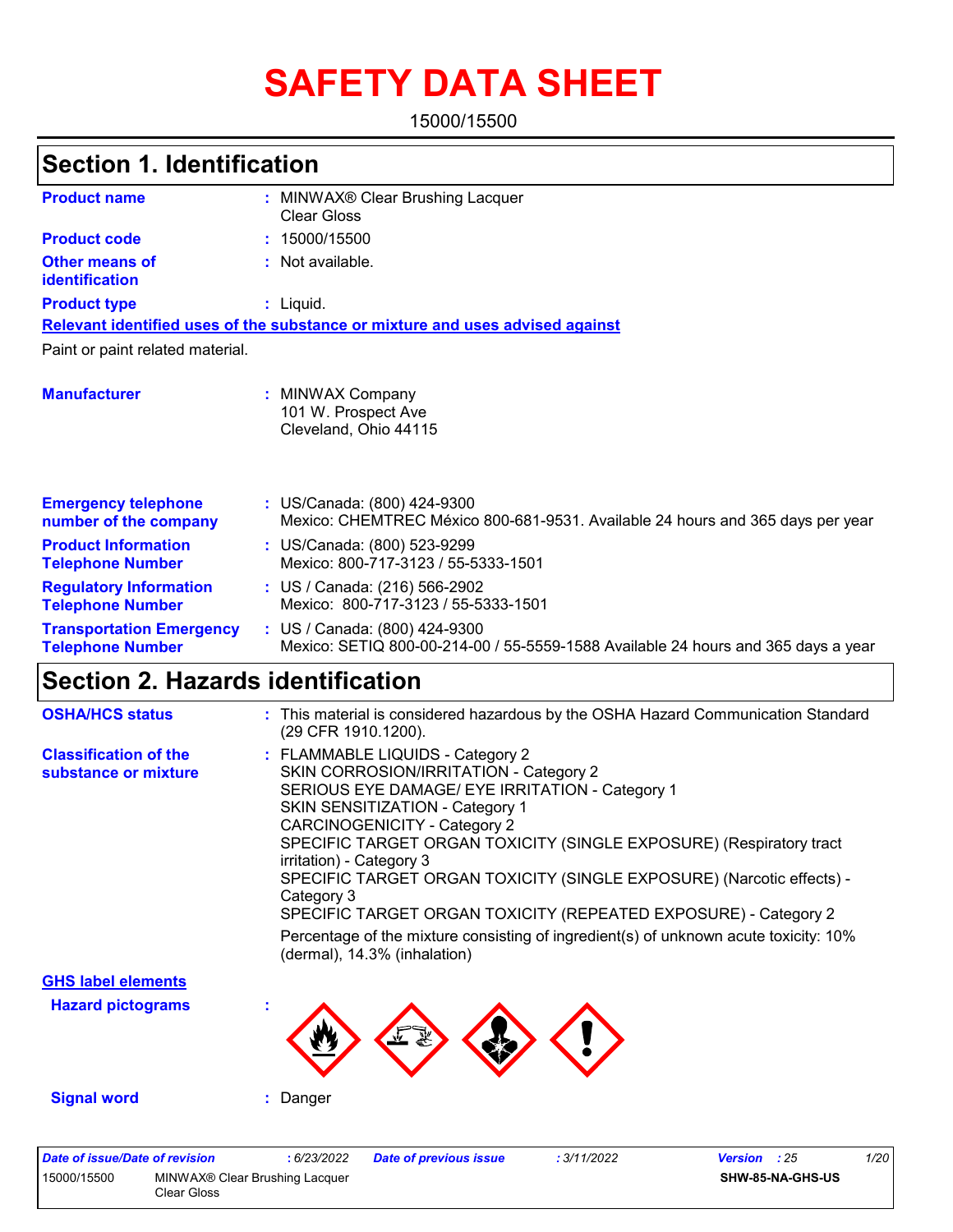### **Section 2. Hazards identification**

| <b>Hazard statements</b>                   | : Highly flammable liquid and vapor.<br>Causes skin irritation.<br>May cause an allergic skin reaction.<br>Causes serious eye damage.<br>May cause respiratory irritation.<br>May cause drowsiness or dizziness.<br>Suspected of causing cancer.<br>May cause damage to organs through prolonged or repeated exposure.                                                                                                                                                                                                                                                                                                                       |
|--------------------------------------------|----------------------------------------------------------------------------------------------------------------------------------------------------------------------------------------------------------------------------------------------------------------------------------------------------------------------------------------------------------------------------------------------------------------------------------------------------------------------------------------------------------------------------------------------------------------------------------------------------------------------------------------------|
| <b>Precautionary statements</b>            |                                                                                                                                                                                                                                                                                                                                                                                                                                                                                                                                                                                                                                              |
| <b>General</b>                             | : Read label before use. Keep out of reach of children. If medical advice is needed,<br>have product container or label at hand.                                                                                                                                                                                                                                                                                                                                                                                                                                                                                                             |
| <b>Prevention</b>                          | : Obtain special instructions before use. Do not handle until all safety precautions have<br>been read and understood. Wear protective gloves, protective clothing and eye or face<br>protection. Keep away from heat, hot surfaces, sparks, open flames and other ignition<br>sources. No smoking. Use explosion-proof electrical, ventilating or lighting equipment.<br>Use non-sparking tools. Take action to prevent static discharges. Use only outdoors or<br>in a well-ventilated area. Do not breathe vapor. Wash thoroughly after handling.<br>Contaminated work clothing must not be allowed out of the workplace.                 |
| <b>Response</b>                            | : IF exposed or concerned: Get medical advice or attention. IF INHALED: Remove<br>person to fresh air and keep comfortable for breathing. Call a POISON CENTER or<br>doctor if you feel unwell. IF ON SKIN (or hair): Take off immediately all contaminated<br>clothing. Rinse skin with water. Wash contaminated clothing before reuse. IF ON SKIN:<br>Wash with plenty of water. If skin irritation or rash occurs: Get medical advice or<br>attention. IF IN EYES: Rinse cautiously with water for several minutes. Remove contact<br>lenses, if present and easy to do. Continue rinsing. Immediately call a POISON<br>CENTER or doctor. |
| <b>Storage</b>                             | : Store locked up. Store in a well-ventilated place. Keep container tightly closed. Keep<br>cool.                                                                                                                                                                                                                                                                                                                                                                                                                                                                                                                                            |
| <b>Disposal</b>                            | : Dispose of contents and container in accordance with all local, regional, national and<br>international regulations.                                                                                                                                                                                                                                                                                                                                                                                                                                                                                                                       |
| <b>Supplemental label</b><br>elements      | DELAYED EFFECTS FROM LONG TERM OVEREXPOSURE. Contains solvents which<br>can cause permanent brain and nervous system damage. Intentional misuse by<br>deliberately concentrating and inhaling the contents can be harmful or fatal. WARNING:<br>This product contains chemicals known to the State of California to cause cancer and<br>birth defects or other reproductive harm.                                                                                                                                                                                                                                                            |
|                                            | Please refer to the SDS for additional information. Keep out of reach of children. Do not<br>transfer contents to other containers for storage.                                                                                                                                                                                                                                                                                                                                                                                                                                                                                              |
| <b>Hazards not otherwise</b><br>classified | : DANGER: Rags, steel wool, other waste soaked with this product, and sanding residue<br>may spontaneously catch fire if improperly discarded. Immediately place rags, steel<br>wool, other waste soaked with this product, and sanding residue in a sealed, water-filled,<br>metal container. Dispose of in accordance with local fire regulations.                                                                                                                                                                                                                                                                                         |

#### **Section 3. Composition/information on ingredients Substance/mixture :** Mixture

| oupolanu <del>c</del> /mixture | . MIALUIT        |
|--------------------------------|------------------|
| <b>Other means of</b>          | : Not available. |
| <b>identification</b>          |                  |

**CAS number/other identifiers**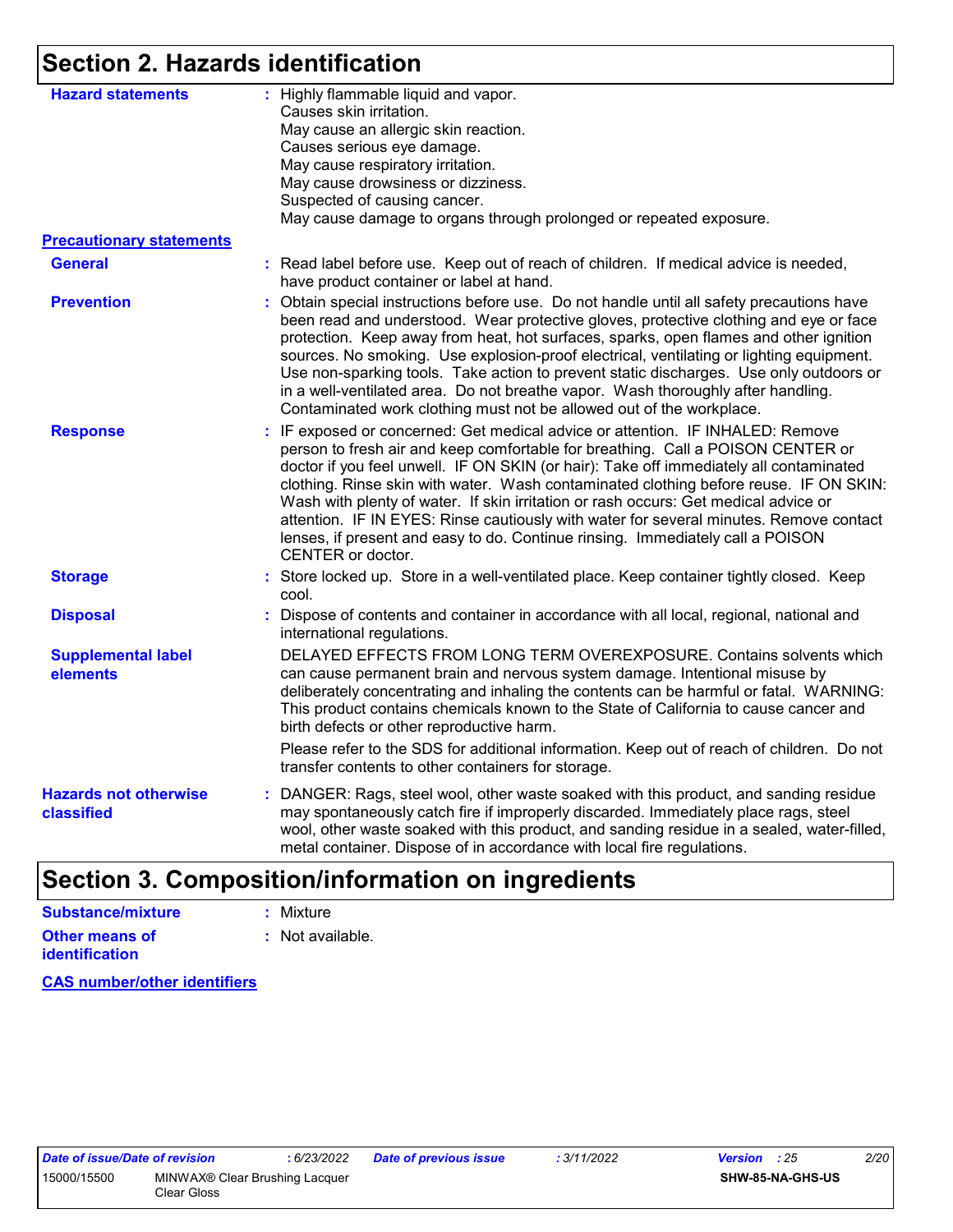### **Section 3. Composition/information on ingredients**

| <b>Ingredient name</b>   | % by weight | <b>CAS number</b> |
|--------------------------|-------------|-------------------|
| 1-Butanol                | ≥10 - ≤25   | 71-36-3           |
| n-Butyl Acetate          | l≥10 - ≤25  | 123-86-4          |
| l Cellulose Nitrate      | l≤10        | 9004-70-0         |
| Methyl n-Amyl Ketone     | ≤10         | 110-43-0          |
| Di-isobutyl Ketone       | l≤10        | 108-83-8          |
| Xylene, mixed isomers    | ≤10         | 1330-20-7         |
| l Acetone                | ≤10         | 67-64-1           |
| 2-Propanol               | ≤5          | 67-63-0           |
| Ethylbenzene             | l≤2.3       | 100-41-4          |
| 4,6-Dimethyl-2-heptanone | ՝≤3         | 19549-80-5        |
| <b>Epoxy Polymer</b>     | <1          | 1675-54-3         |
| Heavy Aliphatic Solvent  | ≤0.3        | 64742-82-1        |

Any concentration shown as a range is to protect confidentiality or is due to batch variation.

**There are no additional ingredients present which, within the current knowledge of the supplier and in the concentrations applicable, are classified and hence require reporting in this section.**

**Occupational exposure limits, if available, are listed in Section 8.**

### **Section 4. First aid measures**

| <b>Description of necessary first aid measures</b> |                                                                                                                                                                                                                                                                                                                                                                                                                                                                                                                                                                                                                                                                                                                                                                                                                                                                                                              |
|----------------------------------------------------|--------------------------------------------------------------------------------------------------------------------------------------------------------------------------------------------------------------------------------------------------------------------------------------------------------------------------------------------------------------------------------------------------------------------------------------------------------------------------------------------------------------------------------------------------------------------------------------------------------------------------------------------------------------------------------------------------------------------------------------------------------------------------------------------------------------------------------------------------------------------------------------------------------------|
| <b>Eye contact</b>                                 | : Get medical attention immediately. Call a poison center or physician. Immediately flush<br>eyes with plenty of water, occasionally lifting the upper and lower eyelids. Check for and<br>remove any contact lenses. Continue to rinse for at least 10 minutes. Chemical burns<br>must be treated promptly by a physician.                                                                                                                                                                                                                                                                                                                                                                                                                                                                                                                                                                                  |
| <b>Inhalation</b>                                  | : Get medical attention immediately. Call a poison center or physician. Remove victim to<br>fresh air and keep at rest in a position comfortable for breathing. If it is suspected that<br>fumes are still present, the rescuer should wear an appropriate mask or self-contained<br>breathing apparatus. If not breathing, if breathing is irregular or if respiratory arrest<br>occurs, provide artificial respiration or oxygen by trained personnel. It may be<br>dangerous to the person providing aid to give mouth-to-mouth resuscitation. If<br>unconscious, place in recovery position and get medical attention immediately. Maintain<br>an open airway. Loosen tight clothing such as a collar, tie, belt or waistband. In case of<br>inhalation of decomposition products in a fire, symptoms may be delayed. The exposed<br>person may need to be kept under medical surveillance for 48 hours. |
| <b>Skin contact</b>                                | : Get medical attention immediately. Call a poison center or physician. Wash with plenty<br>of soap and water. Remove contaminated clothing and shoes. Wash contaminated<br>clothing thoroughly with water before removing it, or wear gloves. Continue to rinse for<br>at least 10 minutes. Chemical burns must be treated promptly by a physician. In the<br>event of any complaints or symptoms, avoid further exposure. Wash clothing before<br>reuse. Clean shoes thoroughly before reuse.                                                                                                                                                                                                                                                                                                                                                                                                              |
| <b>Ingestion</b>                                   | : Get medical attention immediately. Call a poison center or physician. Wash out mouth<br>with water. Remove dentures if any. If material has been swallowed and the exposed<br>person is conscious, give small quantities of water to drink. Stop if the exposed person<br>feels sick as vomiting may be dangerous. Do not induce vomiting unless directed to do<br>so by medical personnel. If vomiting occurs, the head should be kept low so that vomit<br>does not enter the lungs. Chemical burns must be treated promptly by a physician.<br>Never give anything by mouth to an unconscious person. If unconscious, place in<br>recovery position and get medical attention immediately. Maintain an open airway.<br>Loosen tight clothing such as a collar, tie, belt or waistband.                                                                                                                  |

#### **Most important symptoms/effects, acute and delayed**

### **Potential acute health effects**

**Eye contact :** Causes serious eye damage.

| Date of issue/Date of revision |                                               | : 6/23/2022 | <b>Date of previous issue</b> | : 3/11/2022 | <b>Version</b> : 25     | <i>3/20</i> |
|--------------------------------|-----------------------------------------------|-------------|-------------------------------|-------------|-------------------------|-------------|
| 15000/15500                    | MINWAX® Clear Brushing Lacquer<br>Clear Gloss |             |                               |             | <b>SHW-85-NA-GHS-US</b> |             |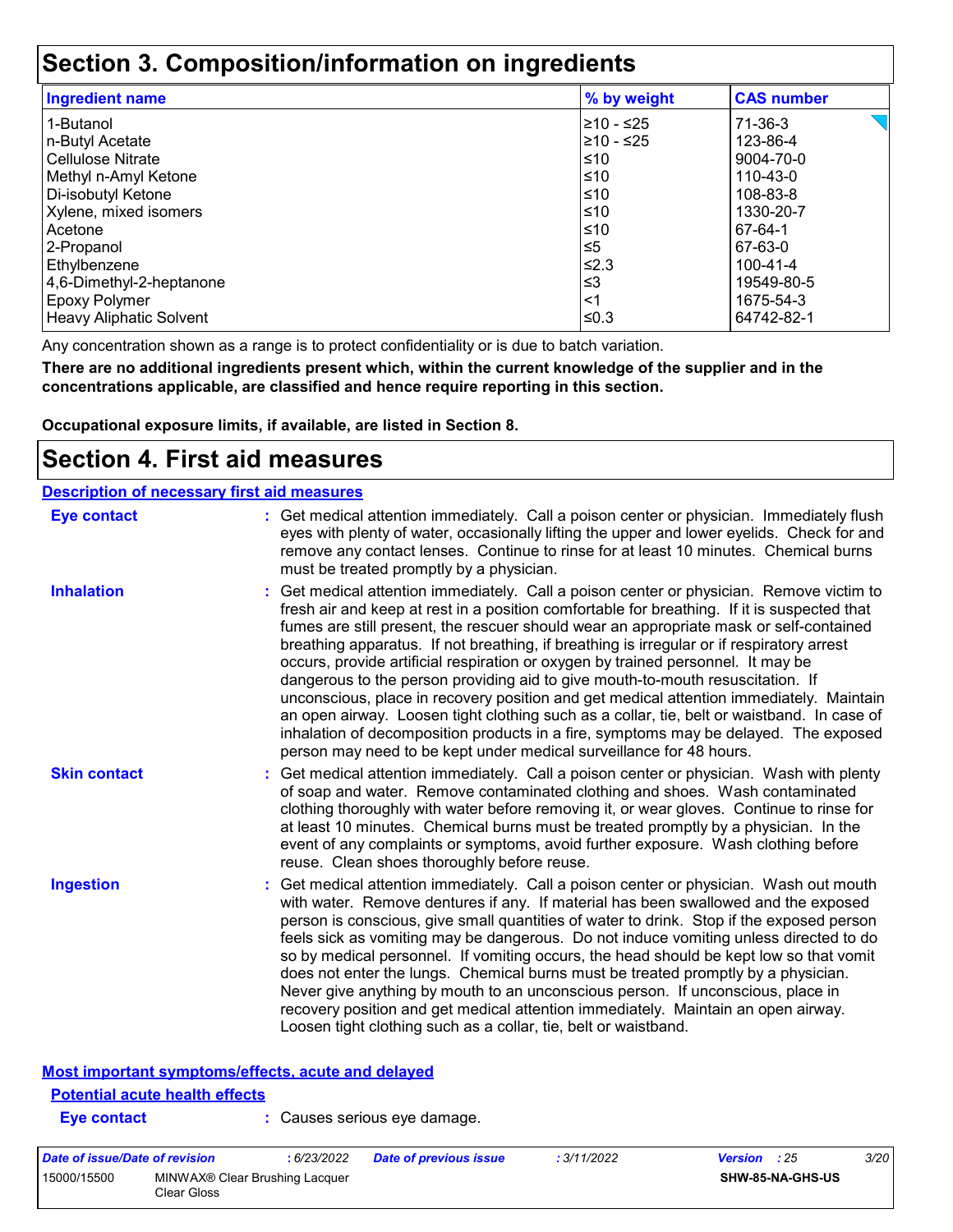## **Section 4. First aid measures**

| <b>Inhalation</b>                   | : Can cause central nervous system (CNS) depression. May cause drowsiness or<br>dizziness. May cause respiratory irritation.                                                                                                                                                                                                                                                                                    |
|-------------------------------------|-----------------------------------------------------------------------------------------------------------------------------------------------------------------------------------------------------------------------------------------------------------------------------------------------------------------------------------------------------------------------------------------------------------------|
| <b>Skin contact</b>                 | : Causes skin irritation. May cause an allergic skin reaction.                                                                                                                                                                                                                                                                                                                                                  |
| <b>Ingestion</b>                    | : Can cause central nervous system (CNS) depression.                                                                                                                                                                                                                                                                                                                                                            |
| <b>Over-exposure signs/symptoms</b> |                                                                                                                                                                                                                                                                                                                                                                                                                 |
| <b>Eye contact</b>                  | : Adverse symptoms may include the following:<br>pain<br>watering<br>redness                                                                                                                                                                                                                                                                                                                                    |
| <b>Inhalation</b>                   | : Adverse symptoms may include the following:<br>respiratory tract irritation<br>coughing<br>nausea or vomiting<br>headache<br>drowsiness/fatigue<br>dizziness/vertigo<br>unconsciousness                                                                                                                                                                                                                       |
| <b>Skin contact</b>                 | : Adverse symptoms may include the following:<br>pain or irritation<br>redness<br>blistering may occur                                                                                                                                                                                                                                                                                                          |
| <b>Ingestion</b>                    | : Adverse symptoms may include the following:<br>stomach pains                                                                                                                                                                                                                                                                                                                                                  |
|                                     | Indication of immediate medical attention and special treatment needed, if necessary                                                                                                                                                                                                                                                                                                                            |
| <b>Notes to physician</b>           | : In case of inhalation of decomposition products in a fire, symptoms may be delayed.<br>The exposed person may need to be kept under medical surveillance for 48 hours.                                                                                                                                                                                                                                        |
| <b>Specific treatments</b>          | : No specific treatment.                                                                                                                                                                                                                                                                                                                                                                                        |
| <b>Protection of first-aiders</b>   | : No action shall be taken involving any personal risk or without suitable training. If it is<br>suspected that fumes are still present, the rescuer should wear an appropriate mask or<br>self-contained breathing apparatus. It may be dangerous to the person providing aid to<br>give mouth-to-mouth resuscitation. Wash contaminated clothing thoroughly with water<br>before removing it, or wear gloves. |
|                                     |                                                                                                                                                                                                                                                                                                                                                                                                                 |

**See toxicological information (Section 11)**

## **Section 5. Fire-fighting measures**

| : Use dry chemical, $CO2$ , water spray (fog) or foam.                                                                                                                                                                                                                                                                                                                                                                          |
|---------------------------------------------------------------------------------------------------------------------------------------------------------------------------------------------------------------------------------------------------------------------------------------------------------------------------------------------------------------------------------------------------------------------------------|
| : Do not use water jet.                                                                                                                                                                                                                                                                                                                                                                                                         |
| : Highly flammable liquid and vapor. Runoff to sewer may create fire or explosion hazard.<br>In a fire or if heated, a pressure increase will occur and the container may burst, with the<br>risk of a subsequent explosion. The vapor/gas is heavier than air and will spread along<br>the ground. Vapors may accumulate in low or confined areas or travel a considerable<br>distance to a source of ignition and flash back. |
| : Decomposition products may include the following materials:<br>carbon dioxide<br>carbon monoxide<br>nitrogen oxides                                                                                                                                                                                                                                                                                                           |
|                                                                                                                                                                                                                                                                                                                                                                                                                                 |

| Date of issue/Date of revision |                                               | 6/23/2022 | Date of previous issue | : 3/11/2022 | <b>Version</b> : 25 |                  | 4/20 |
|--------------------------------|-----------------------------------------------|-----------|------------------------|-------------|---------------------|------------------|------|
| 15000/15500                    | MINWAX® Clear Brushing Lacquer<br>Clear Gloss |           |                        |             |                     | SHW-85-NA-GHS-US |      |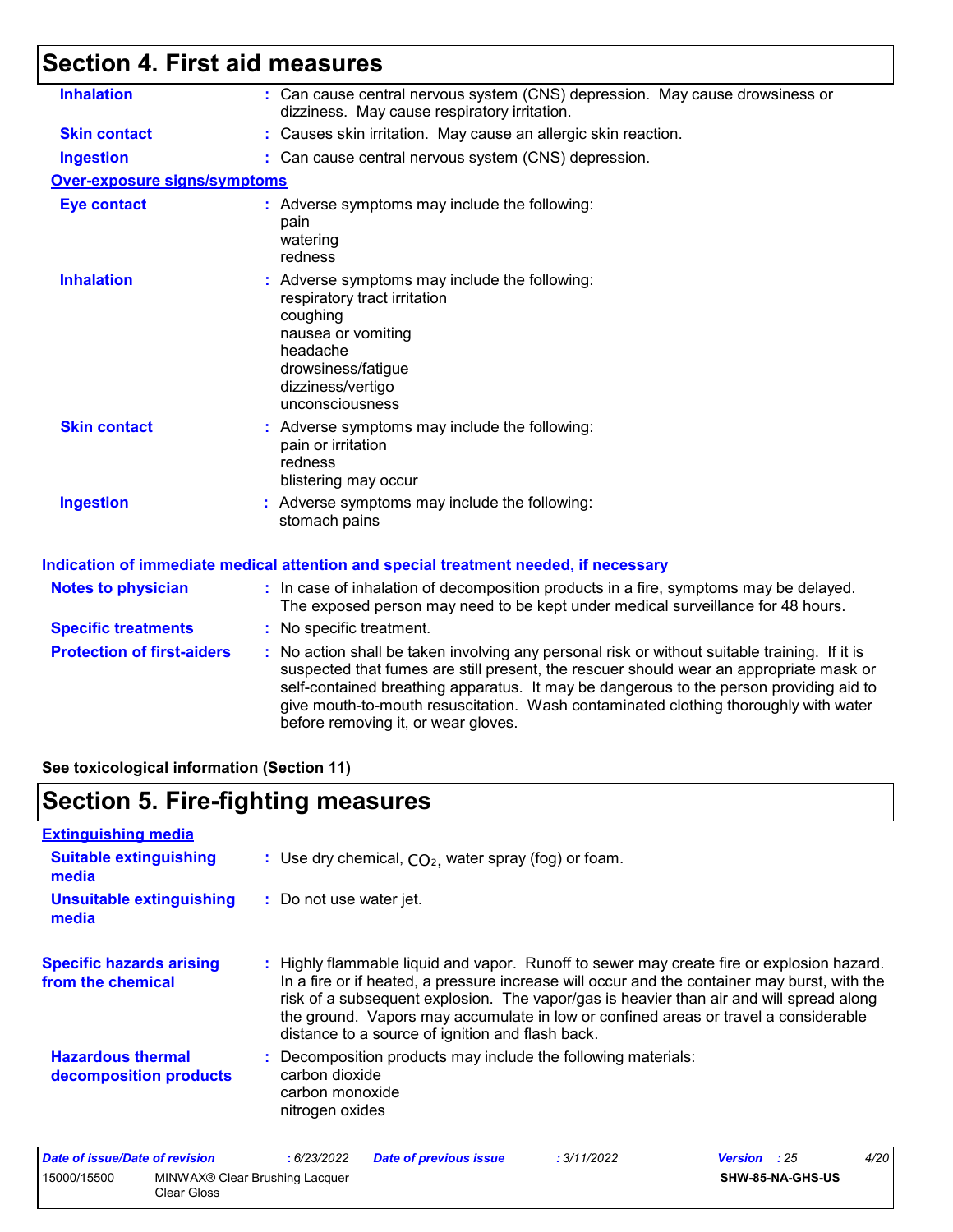### **Section 5. Fire-fighting measures**

| <b>Special protective actions</b><br>for fire-fighters   | : Promptly isolate the scene by removing all persons from the vicinity of the incident if<br>there is a fire. No action shall be taken involving any personal risk or without suitable<br>training. Move containers from fire area if this can be done without risk. Use water<br>spray to keep fire-exposed containers cool. |  |
|----------------------------------------------------------|-------------------------------------------------------------------------------------------------------------------------------------------------------------------------------------------------------------------------------------------------------------------------------------------------------------------------------|--|
| <b>Special protective</b><br>equipment for fire-fighters | : Fire-fighters should wear appropriate protective equipment and self-contained breathing<br>apparatus (SCBA) with a full face-piece operated in positive pressure mode.                                                                                                                                                      |  |

### **Section 6. Accidental release measures**

|                                                              | <b>Personal precautions, protective equipment and emergency procedures</b>                                                                                                                                                                                                                                                                                                                                                                                                                                                                                                                                                                                                                                                                                           |
|--------------------------------------------------------------|----------------------------------------------------------------------------------------------------------------------------------------------------------------------------------------------------------------------------------------------------------------------------------------------------------------------------------------------------------------------------------------------------------------------------------------------------------------------------------------------------------------------------------------------------------------------------------------------------------------------------------------------------------------------------------------------------------------------------------------------------------------------|
| For non-emergency<br>personnel                               | : No action shall be taken involving any personal risk or without suitable training.<br>Evacuate surrounding areas. Keep unnecessary and unprotected personnel from<br>entering. Do not touch or walk through spilled material. Shut off all ignition sources.<br>No flares, smoking or flames in hazard area. Do not breathe vapor or mist. Provide<br>adequate ventilation. Wear appropriate respirator when ventilation is inadequate. Put<br>on appropriate personal protective equipment.                                                                                                                                                                                                                                                                       |
| For emergency responders                                     | : If specialized clothing is required to deal with the spillage, take note of any information in<br>Section 8 on suitable and unsuitable materials. See also the information in "For non-<br>emergency personnel".                                                                                                                                                                                                                                                                                                                                                                                                                                                                                                                                                   |
| <b>Environmental precautions</b>                             | : Avoid dispersal of spilled material and runoff and contact with soil, waterways, drains<br>and sewers. Inform the relevant authorities if the product has caused environmental<br>pollution (sewers, waterways, soil or air).                                                                                                                                                                                                                                                                                                                                                                                                                                                                                                                                      |
| <b>Methods and materials for containment and cleaning up</b> |                                                                                                                                                                                                                                                                                                                                                                                                                                                                                                                                                                                                                                                                                                                                                                      |
| <b>Small spill</b>                                           | : Stop leak if without risk. Move containers from spill area. Use spark-proof tools and<br>explosion-proof equipment. Dilute with water and mop up if water-soluble. Alternatively,<br>or if water-insoluble, absorb with an inert dry material and place in an appropriate waste<br>disposal container. Dispose of via a licensed waste disposal contractor.                                                                                                                                                                                                                                                                                                                                                                                                        |
| <b>Large spill</b>                                           | : Stop leak if without risk. Move containers from spill area. Use spark-proof tools and<br>explosion-proof equipment. Approach release from upwind. Prevent entry into sewers,<br>water courses, basements or confined areas. Wash spillages into an effluent treatment<br>plant or proceed as follows. Contain and collect spillage with non-combustible,<br>absorbent material e.g. sand, earth, vermiculite or diatomaceous earth and place in<br>container for disposal according to local regulations (see Section 13). Dispose of via a<br>licensed waste disposal contractor. Contaminated absorbent material may pose the<br>same hazard as the spilled product. Note: see Section 1 for emergency contact<br>information and Section 13 for waste disposal. |

### **Section 7. Handling and storage**

#### **Precautions for safe handling**

| <b>Protective measures</b> | : Put on appropriate personal protective equipment (see Section 8). Persons with a<br>history of skin sensitization problems should not be employed in any process in which<br>this product is used. Avoid exposure - obtain special instructions before use. Do not<br>handle until all safety precautions have been read and understood. Do not get in eyes<br>or on skin or clothing. Do not breathe vapor or mist. Do not ingest. Use only with<br>adequate ventilation. Wear appropriate respirator when ventilation is inadequate. Do<br>not enter storage areas and confined spaces unless adequately ventilated. Keep in the<br>original container or an approved alternative made from a compatible material, kept<br>tightly closed when not in use. Store and use away from heat, sparks, open flame or<br>any other ignition source. Use explosion-proof electrical (ventilating, lighting and<br>material handling) equipment. Use only non-sparking tools. Take precautionary<br>measures against electrostatic discharges. Empty containers retain product residue |
|----------------------------|-----------------------------------------------------------------------------------------------------------------------------------------------------------------------------------------------------------------------------------------------------------------------------------------------------------------------------------------------------------------------------------------------------------------------------------------------------------------------------------------------------------------------------------------------------------------------------------------------------------------------------------------------------------------------------------------------------------------------------------------------------------------------------------------------------------------------------------------------------------------------------------------------------------------------------------------------------------------------------------------------------------------------------------------------------------------------------------|
|                            | and can be hazardous. Do not reuse container.                                                                                                                                                                                                                                                                                                                                                                                                                                                                                                                                                                                                                                                                                                                                                                                                                                                                                                                                                                                                                                     |

| Date of issue/Date of revision                               |  | 6/23/2022 | <b>Date of previous issue</b> | : 3/11/2022 | <b>Version</b> : 25 |  | 5/20 |
|--------------------------------------------------------------|--|-----------|-------------------------------|-------------|---------------------|--|------|
| 15000/15500<br>MINWAX® Clear Brushing Lacquer<br>Clear Gloss |  |           |                               |             | SHW-85-NA-GHS-US    |  |      |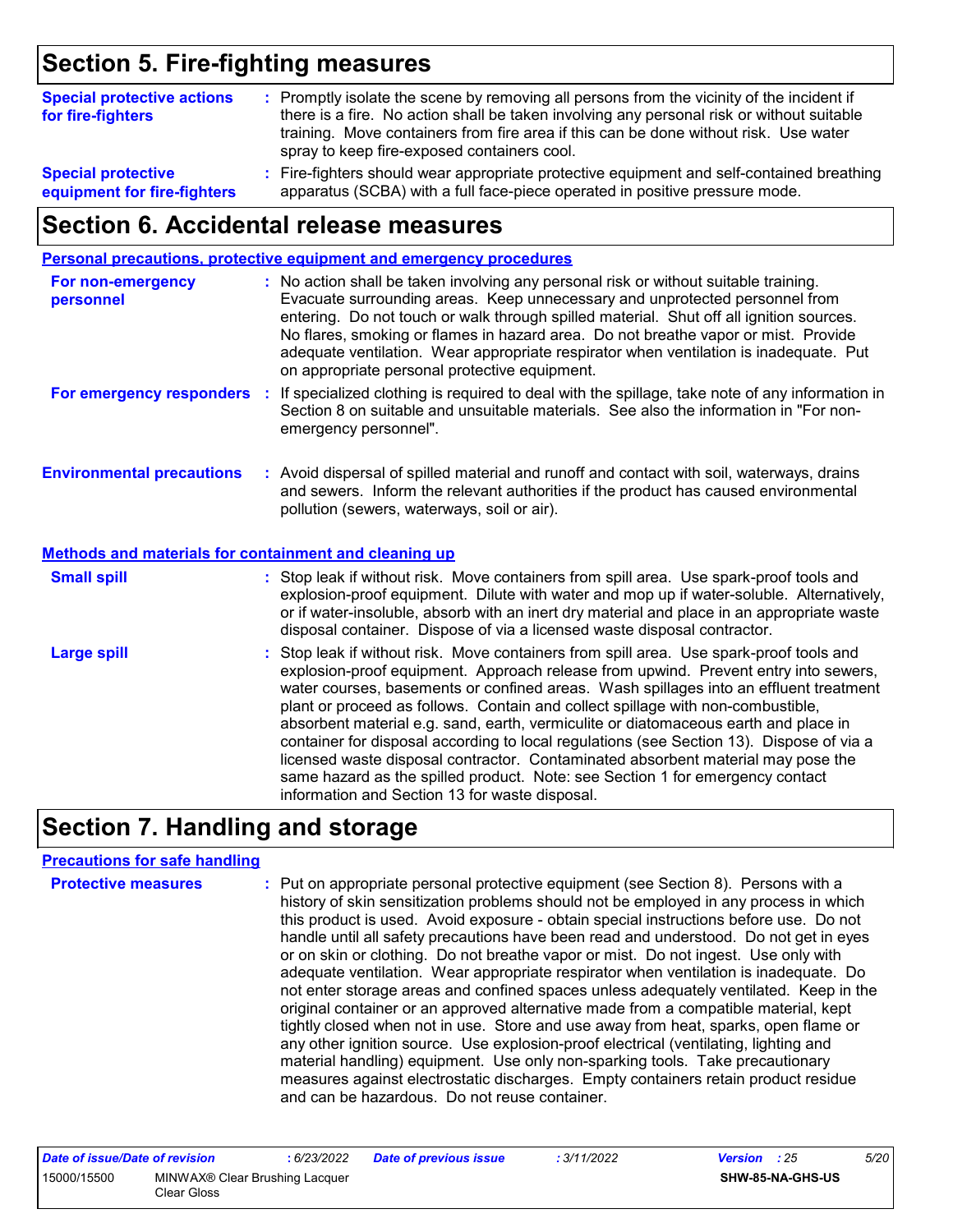## **Section 7. Handling and storage**

| <b>Advice on general</b><br>occupational hygiene                                 | : Eating, drinking and smoking should be prohibited in areas where this material is<br>handled, stored and processed. Workers should wash hands and face before eating,<br>drinking and smoking. Remove contaminated clothing and protective equipment before<br>entering eating areas. See also Section 8 for additional information on hygiene<br>measures.                                                                                                                                                                                                                                                                                                                                                      |
|----------------------------------------------------------------------------------|--------------------------------------------------------------------------------------------------------------------------------------------------------------------------------------------------------------------------------------------------------------------------------------------------------------------------------------------------------------------------------------------------------------------------------------------------------------------------------------------------------------------------------------------------------------------------------------------------------------------------------------------------------------------------------------------------------------------|
| <b>Conditions for safe storage,</b><br>including any<br><b>incompatibilities</b> | : Store in accordance with local regulations. Store in a segregated and approved area.<br>Store in original container protected from direct sunlight in a dry, cool and well-ventilated<br>area, away from incompatible materials (see Section 10) and food and drink. Store<br>locked up. Eliminate all ignition sources. Separate from oxidizing materials. Keep<br>container tightly closed and sealed until ready for use. Containers that have been<br>opened must be carefully resealed and kept upright to prevent leakage. Do not store in<br>unlabeled containers. Use appropriate containment to avoid environmental<br>contamination. See Section 10 for incompatible materials before handling or use. |

### **Section 8. Exposure controls/personal protection**

### **Control parameters**

### **Occupational exposure limits (OSHA United States)**

| 1-Butanol<br>n-Butyl Acetate                                                          | $71-36-3$             | ACGIH TLV (United States, 1/2021).<br>TWA: 20 ppm 8 hours.<br>NIOSH REL (United States, 10/2020).<br>Absorbed through skin.<br>CEIL: 50 ppm<br>CEIL: 150 mg/m <sup>3</sup><br>OSHA PEL (United States, 5/2018).<br>TWA: 100 ppm 8 hours.<br>TWA: $300 \text{ mg/m}^3$ 8 hours.                                                                                                |
|---------------------------------------------------------------------------------------|-----------------------|-------------------------------------------------------------------------------------------------------------------------------------------------------------------------------------------------------------------------------------------------------------------------------------------------------------------------------------------------------------------------------|
|                                                                                       |                       |                                                                                                                                                                                                                                                                                                                                                                               |
|                                                                                       | 123-86-4              | NIOSH REL (United States, 10/2020).<br>TWA: 150 ppm 10 hours.<br>TWA: 710 mg/m <sup>3</sup> 10 hours.<br>STEL: 200 ppm 15 minutes.<br>STEL: 950 mg/m <sup>3</sup> 15 minutes.<br>OSHA PEL (United States, 5/2018).<br>TWA: 150 ppm 8 hours.<br>TWA: 710 mg/m <sup>3</sup> 8 hours.<br>ACGIH TLV (United States, 1/2021).<br>STEL: 150 ppm 15 minutes.<br>TWA: 50 ppm 8 hours. |
| Cellulose Nitrate<br>Methyl n-Amyl Ketone                                             | 9004-70-0<br>110-43-0 | None.<br>ACGIH TLV (United States, 1/2021).<br>TWA: 50 ppm 8 hours.<br>TWA: $233$ mg/m <sup>3</sup> 8 hours.<br>NIOSH REL (United States, 10/2020).<br>TWA: 100 ppm 10 hours.<br>TWA: 465 mg/m <sup>3</sup> 10 hours.<br>OSHA PEL (United States, 5/2018).<br>TWA: 100 ppm 8 hours.<br>TWA: 465 mg/m <sup>3</sup> 8 hours.                                                    |
| Di-isobutyl Ketone                                                                    | 108-83-8              | ACGIH TLV (United States, 1/2021).<br>TWA: 25 ppm 8 hours.<br>TWA: $145 \text{ mg/m}^3$ 8 hours.<br>NIOSH REL (United States, 10/2020).<br>TWA: 25 ppm 10 hours.<br>TWA: 150 mg/m <sup>3</sup> 10 hours.                                                                                                                                                                      |
| <b>Date of issue/Date of revision</b><br>: 6/23/2022<br><b>Date of previous issue</b> |                       | : 3/11/2022<br>Version : 25<br>6/20                                                                                                                                                                                                                                                                                                                                           |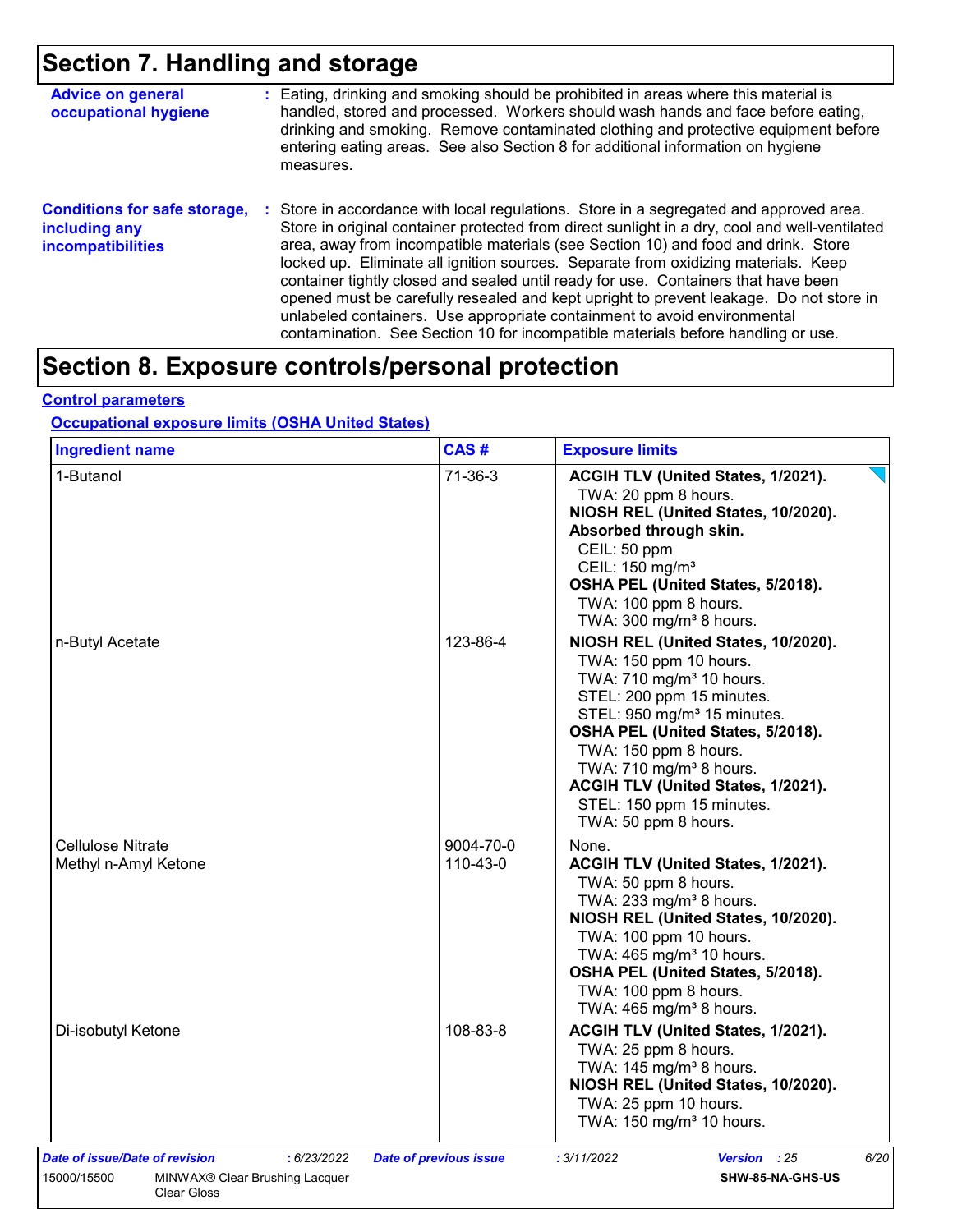|                                                  |                | OSHA PEL (United States, 5/2018).                                            |
|--------------------------------------------------|----------------|------------------------------------------------------------------------------|
|                                                  |                | TWA: 50 ppm 8 hours.                                                         |
|                                                  |                | TWA: 290 mg/m <sup>3</sup> 8 hours.                                          |
| Xylene, mixed isomers                            | 1330-20-7      | ACGIH TLV (United States, 1/2021).                                           |
|                                                  |                | TWA: 100 ppm 8 hours.                                                        |
|                                                  |                | TWA: 434 mg/m <sup>3</sup> 8 hours.                                          |
|                                                  |                | STEL: 150 ppm 15 minutes.                                                    |
|                                                  |                | STEL: 651 mg/m <sup>3</sup> 15 minutes.                                      |
|                                                  |                | OSHA PEL (United States, 5/2018).                                            |
|                                                  |                | TWA: 100 ppm 8 hours.                                                        |
|                                                  |                | TWA: 435 mg/m <sup>3</sup> 8 hours.                                          |
| Acetone                                          | 67-64-1        | ACGIH TLV (United States, 1/2021).                                           |
|                                                  |                | TWA: 250 ppm 8 hours.                                                        |
|                                                  |                | STEL: 500 ppm 15 minutes.                                                    |
|                                                  |                | NIOSH REL (United States, 10/2020).                                          |
|                                                  |                | TWA: 250 ppm 10 hours.                                                       |
|                                                  |                | TWA: 590 mg/m <sup>3</sup> 10 hours.                                         |
|                                                  |                | OSHA PEL (United States, 5/2018).                                            |
|                                                  |                | TWA: 1000 ppm 8 hours.                                                       |
|                                                  |                | TWA: 2400 mg/m <sup>3</sup> 8 hours.                                         |
| 2-Propanol                                       | 67-63-0        | ACGIH TLV (United States, 1/2021).                                           |
|                                                  |                | TWA: 200 ppm 8 hours.                                                        |
|                                                  |                | STEL: 400 ppm 15 minutes.                                                    |
|                                                  |                | NIOSH REL (United States, 10/2020).                                          |
|                                                  |                | TWA: 400 ppm 10 hours.                                                       |
|                                                  |                | TWA: 980 mg/m <sup>3</sup> 10 hours.                                         |
|                                                  |                | STEL: 500 ppm 15 minutes.                                                    |
|                                                  |                | STEL: 1225 mg/m <sup>3</sup> 15 minutes.                                     |
|                                                  |                | OSHA PEL (United States, 5/2018).                                            |
|                                                  |                | TWA: 400 ppm 8 hours.                                                        |
|                                                  |                | TWA: 980 mg/m <sup>3</sup> 8 hours.                                          |
| Ethylbenzene                                     | $100 - 41 - 4$ | ACGIH TLV (United States, 1/2021).                                           |
|                                                  |                | TWA: 20 ppm 8 hours.                                                         |
|                                                  |                | NIOSH REL (United States, 10/2020).                                          |
|                                                  |                | TWA: 100 ppm 10 hours.                                                       |
|                                                  |                | TWA: 435 mg/m <sup>3</sup> 10 hours.                                         |
|                                                  |                | STEL: 125 ppm 15 minutes.                                                    |
|                                                  |                | STEL: 545 mg/m <sup>3</sup> 15 minutes.<br>OSHA PEL (United States, 5/2018). |
|                                                  |                | TWA: 100 ppm 8 hours.                                                        |
|                                                  |                | TWA: 435 mg/m <sup>3</sup> 8 hours.                                          |
|                                                  | 19549-80-5     | None.                                                                        |
| 4,6-Dimethyl-2-heptanone<br><b>Epoxy Polymer</b> | 1675-54-3      | None.                                                                        |
| <b>Heavy Aliphatic Solvent</b>                   | 64742-82-1     | None.                                                                        |
|                                                  |                |                                                                              |

#### **Occupational exposure limits (Canada)**

| <b>Ingredient name</b>         |                                                                  |               | CAS#                                                                                                    | <b>Exposure limits</b>                                                                                                                                                           |                     |      |  |
|--------------------------------|------------------------------------------------------------------|---------------|---------------------------------------------------------------------------------------------------------|----------------------------------------------------------------------------------------------------------------------------------------------------------------------------------|---------------------|------|--|
| Normal butyl alcohol           |                                                                  | $71 - 36 - 3$ | 8 hrs OEL: 20 ppm 8 hours.<br>$6/2021$ .<br>TWA: 15 ppm 8 hours.<br>$C: 30$ ppm<br>TWA: 20 ppm 8 hours. | CA Alberta Provincial (Canada, 6/2018).<br>8 hrs OEL: 60 mg/m <sup>3</sup> 8 hours.<br><b>CA British Columbia Provincial (Canada,</b><br>CA Ontario Provincial (Canada, 6/2019). |                     |      |  |
| Date of issue/Date of revision |                                                                  | :6/23/2022    | <b>Date of previous issue</b>                                                                           | : 3/11/2022                                                                                                                                                                      | <b>Version</b> : 25 | 7/20 |  |
| 15000/15500                    | MINWAX <sup>®</sup> Clear Brushing Lacquer<br><b>Clear Gloss</b> |               |                                                                                                         |                                                                                                                                                                                  | SHW-85-NA-GHS-US    |      |  |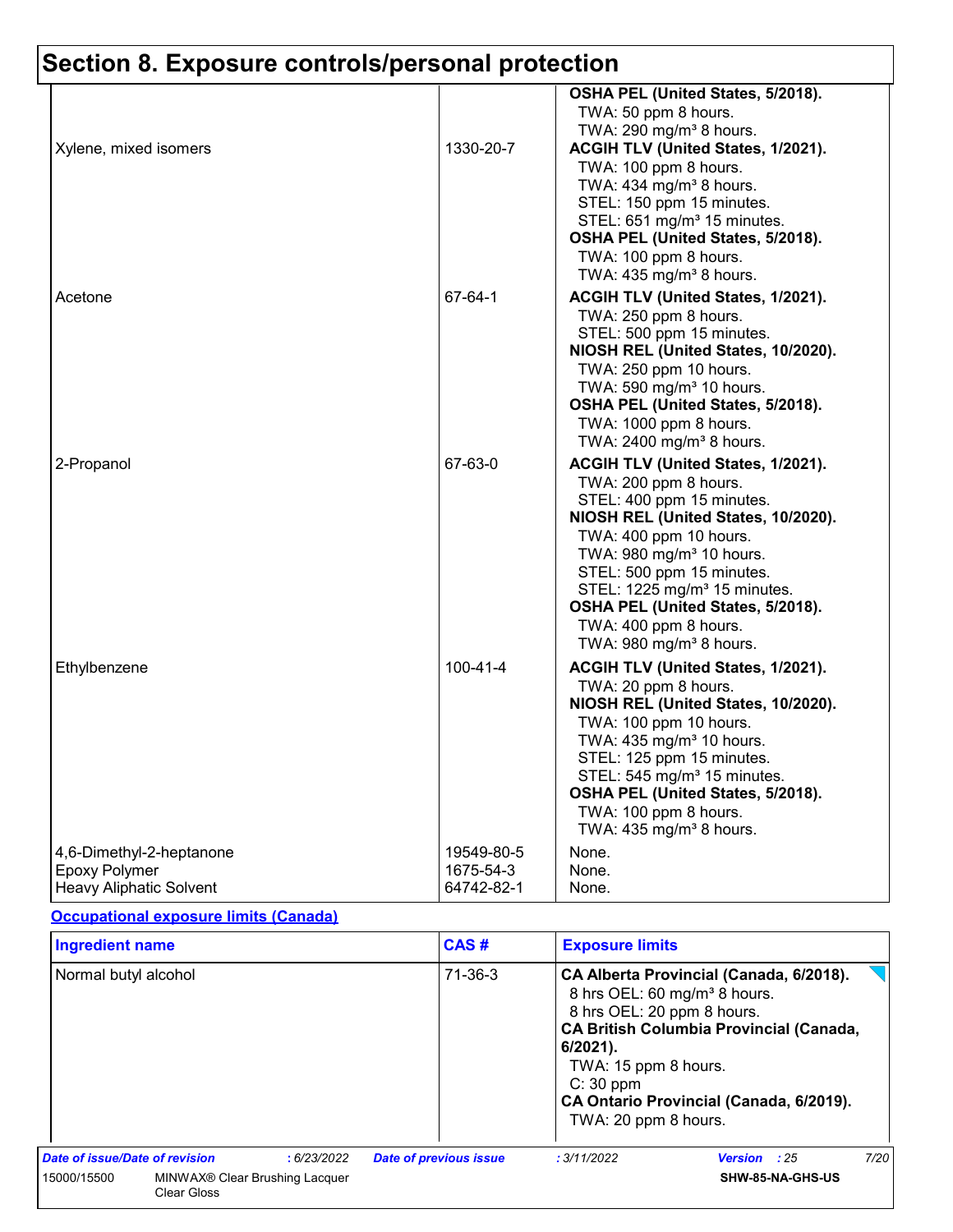| n-butyl acetate      | 123-86-4 | CA Quebec Provincial (Canada, 6/2021).<br>Absorbed through skin.<br>STEV: 50 ppm 15 minutes.<br>STEV: 152 mg/m <sup>3</sup> 15 minutes.<br><b>CA Saskatchewan Provincial (Canada,</b><br>7/2013).<br>STEL: 30 ppm 15 minutes.<br>TWA: 20 ppm 8 hours.<br>CA Alberta Provincial (Canada, 6/2018).<br>15 min OEL: 200 ppm 15 minutes.<br>15 min OEL: 950 mg/m <sup>3</sup> 15 minutes.<br>8 hrs OEL: 150 ppm 8 hours.<br>8 hrs OEL: 713 mg/m <sup>3</sup> 8 hours.<br><b>CA Saskatchewan Provincial (Canada,</b><br>7/2013).<br>STEL: 200 ppm 15 minutes.<br>TWA: 150 ppm 8 hours.<br>CA Ontario Provincial (Canada, 6/2019). |
|----------------------|----------|-----------------------------------------------------------------------------------------------------------------------------------------------------------------------------------------------------------------------------------------------------------------------------------------------------------------------------------------------------------------------------------------------------------------------------------------------------------------------------------------------------------------------------------------------------------------------------------------------------------------------------|
|                      |          | STEL: 150 ppm 15 minutes.<br>TWA: 50 ppm 8 hours.<br><b>CA British Columbia Provincial (Canada,</b><br>6/2021).<br>STEL: 150 ppm 15 minutes.<br>TWA: 50 ppm 8 hours.<br>CA Quebec Provincial (Canada, 6/2021).<br>STEV: 150 ppm 15 minutes.<br>TWAEV: 50 ppm 8 hours.                                                                                                                                                                                                                                                                                                                                                       |
| Methyl n-amyl ketone | 110-43-0 | CA Alberta Provincial (Canada, 6/2018).<br>8 hrs OEL: 233 mg/m <sup>3</sup> 8 hours.<br>8 hrs OEL: 50 ppm 8 hours.<br><b>CA British Columbia Provincial (Canada,</b><br>$6/2021$ ).<br>TWA: 50 ppm 8 hours.<br>CA Ontario Provincial (Canada, 6/2019).<br>TWA: 25 ppm 8 hours.<br>TWA: $115 \text{ mg/m}^3$ 8 hours.<br>CA Quebec Provincial (Canada, 6/2021).<br>TWAEV: 50 ppm 8 hours.<br>TWAEV: 233 mg/m <sup>3</sup> 8 hours.<br><b>CA Saskatchewan Provincial (Canada,</b><br>7/2013).<br>STEL: 60 ppm 15 minutes.<br>TWA: 50 ppm 8 hours.                                                                             |
| Diisobutyl ketone    | 108-83-8 | CA Alberta Provincial (Canada, 6/2018).<br>8 hrs OEL: 25 ppm 8 hours.<br>8 hrs OEL: 145 mg/m <sup>3</sup> 8 hours.<br><b>CA British Columbia Provincial (Canada,</b><br>$6/2021$ ).<br>TWA: 25 ppm 8 hours.<br>CA Ontario Provincial (Canada, 6/2019).<br>TWA: 25 ppm 8 hours.<br>CA Quebec Provincial (Canada, 6/2021).<br>TWAEV: 25 ppm 8 hours.<br>TWAEV: 145 mg/m <sup>3</sup> 8 hours.<br><b>CA Saskatchewan Provincial (Canada,</b><br>7/2013).<br>STEL: 30 ppm 15 minutes.                                                                                                                                           |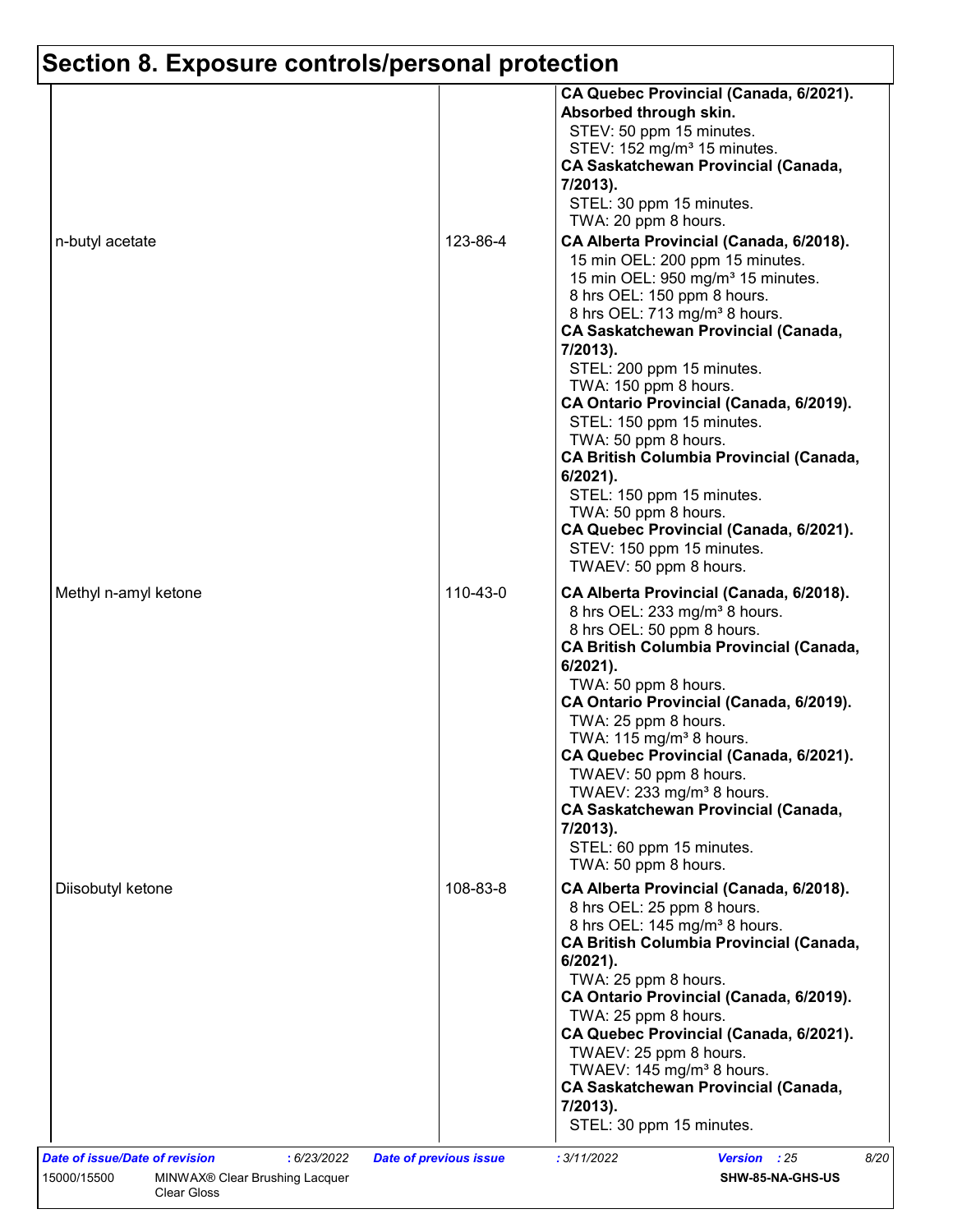|                                               |                               | TWA: 25 ppm 8 hours.                                                                                                                                                                                                                                                                                                                                                                                                                                                                                                                                                                                                                                                                                                                       |
|-----------------------------------------------|-------------------------------|--------------------------------------------------------------------------------------------------------------------------------------------------------------------------------------------------------------------------------------------------------------------------------------------------------------------------------------------------------------------------------------------------------------------------------------------------------------------------------------------------------------------------------------------------------------------------------------------------------------------------------------------------------------------------------------------------------------------------------------------|
| Xylene                                        | 1330-20-7                     | CA Alberta Provincial (Canada, 6/2018).<br>8 hrs OEL: 100 ppm 8 hours.<br>15 min OEL: 651 mg/m <sup>3</sup> 15 minutes.<br>15 min OEL: 150 ppm 15 minutes.<br>8 hrs OEL: 434 mg/m <sup>3</sup> 8 hours.<br><b>CA British Columbia Provincial (Canada,</b><br>6/2021).<br>TWA: 100 ppm 8 hours.<br>STEL: 150 ppm 15 minutes.<br>CA Quebec Provincial (Canada, 6/2021).<br>TWAEV: 100 ppm 8 hours.<br>TWAEV: 434 mg/m <sup>3</sup> 8 hours.<br>STEV: 150 ppm 15 minutes.<br>STEV: 651 mg/m <sup>3</sup> 15 minutes.<br>CA Ontario Provincial (Canada, 6/2019).<br>STEL: 150 ppm 15 minutes.<br>TWA: 100 ppm 8 hours.<br><b>CA Saskatchewan Provincial (Canada,</b><br>7/2013).<br>STEL: 150 ppm 15 minutes.<br>TWA: 100 ppm 8 hours.         |
| acetone                                       | 67-64-1                       | CA Alberta Provincial (Canada, 6/2018).<br>8 hrs OEL: 1200 mg/m <sup>3</sup> 8 hours.<br>15 min OEL: 1800 mg/m <sup>3</sup> 15 minutes.<br>8 hrs OEL: 500 ppm 8 hours.<br>15 min OEL: 750 ppm 15 minutes.<br><b>CA British Columbia Provincial (Canada,</b><br>$6/2021$ ).<br>TWA: 250 ppm 8 hours.<br>STEL: 500 ppm 15 minutes.<br>CA Ontario Provincial (Canada, 6/2019).<br>TWA: 250 ppm 8 hours.<br>STEL: 500 ppm 15 minutes.<br>CA Quebec Provincial (Canada, 6/2021).<br>TWAEV: 500 ppm 8 hours.<br>TWAEV: 1190 mg/m <sup>3</sup> 8 hours.<br>STEV: 1000 ppm 15 minutes.<br>STEV: 2380 mg/m <sup>3</sup> 15 minutes.<br><b>CA Saskatchewan Provincial (Canada,</b><br>7/2013).<br>STEL: 750 ppm 15 minutes.<br>TWA: 500 ppm 8 hours. |
| Isopropyl alcohol                             | 67-63-0                       | CA Alberta Provincial (Canada, 6/2018).<br>15 min OEL: 984 mg/m <sup>3</sup> 15 minutes.<br>8 hrs OEL: 200 ppm 8 hours.<br>15 min OEL: 400 ppm 15 minutes.<br>8 hrs OEL: 492 mg/m <sup>3</sup> 8 hours.<br><b>CA British Columbia Provincial (Canada,</b><br>6/2021).<br>TWA: 200 ppm 8 hours.<br>STEL: 400 ppm 15 minutes.<br>CA Ontario Provincial (Canada, 6/2019).<br>TWA: 200 ppm 8 hours.<br>STEL: 400 ppm 15 minutes.<br>CA Quebec Provincial (Canada, 6/2021).<br>TWAEV: 400 ppm 8 hours.                                                                                                                                                                                                                                          |
| Date of issue/Date of revision<br>: 6/23/2022 | <b>Date of previous issue</b> | 9/20<br>: 3/11/2022<br>Version : 25                                                                                                                                                                                                                                                                                                                                                                                                                                                                                                                                                                                                                                                                                                        |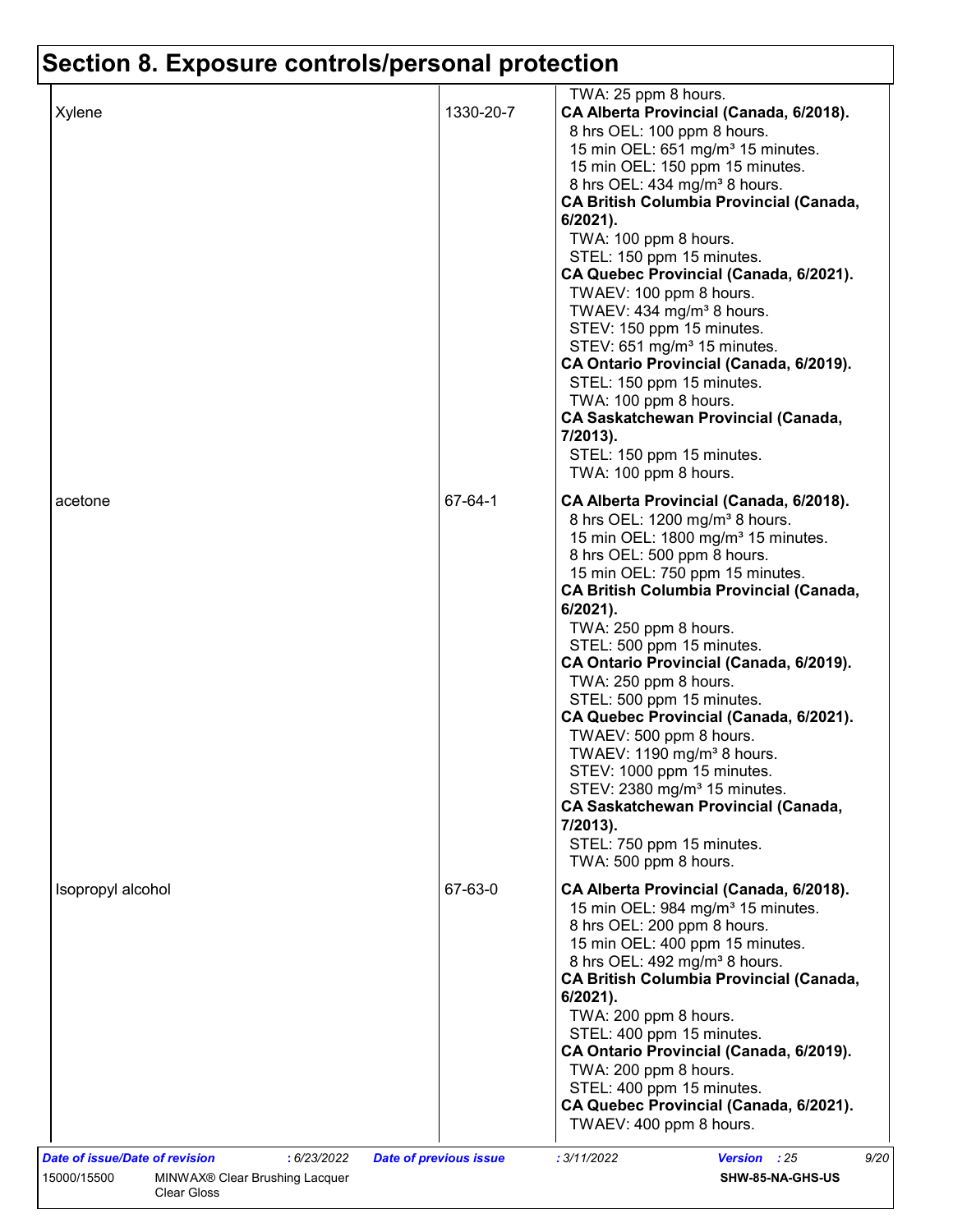|              |          | TWAEV: 983 mg/m <sup>3</sup> 8 hours.<br>STEV: 500 ppm 15 minutes.<br>STEV: 1230 mg/m <sup>3</sup> 15 minutes.<br><b>CA Saskatchewan Provincial (Canada,</b><br>7/2013).<br>STEL: 400 ppm 15 minutes.<br>TWA: 200 ppm 8 hours.                                                                                                                                                                                                                                                                                                                          |
|--------------|----------|---------------------------------------------------------------------------------------------------------------------------------------------------------------------------------------------------------------------------------------------------------------------------------------------------------------------------------------------------------------------------------------------------------------------------------------------------------------------------------------------------------------------------------------------------------|
| Ethylbenzene | 100-41-4 | CA Alberta Provincial (Canada, 6/2018).<br>8 hrs OEL: 100 ppm 8 hours.<br>8 hrs OEL: 434 mg/m <sup>3</sup> 8 hours.<br>15 min OEL: 543 mg/m <sup>3</sup> 15 minutes.<br>15 min OEL: 125 ppm 15 minutes.<br><b>CA British Columbia Provincial (Canada,</b><br>$6/2021$ ).<br>TWA: 20 ppm 8 hours.<br>CA Ontario Provincial (Canada, 6/2019).<br>TWA: 20 ppm 8 hours.<br>CA Quebec Provincial (Canada, 6/2021).<br>TWAEV: 20 ppm 8 hours.<br><b>CA Saskatchewan Provincial (Canada,</b><br>7/2013).<br>STEL: 125 ppm 15 minutes.<br>TWA: 100 ppm 8 hours. |

#### **Occupational exposure limits (Mexico)**

|                       | CAS#      | <b>Exposure limits</b>                                                                    |
|-----------------------|-----------|-------------------------------------------------------------------------------------------|
| 1-Butanol             | 71-36-3   | NOM-010-STPS-2014 (Mexico, 4/2016).<br>Absorbed through skin.<br>TWA: 20 ppm 8 hours.     |
| n-Butyl Acetate       | 123-86-4  | NOM-010-STPS-2014 (Mexico, 4/2016).<br>TWA: 150 ppm 8 hours.<br>STEL: 200 ppm 15 minutes. |
| Methyl n-Amyl Ketone  | 110-43-0  | NOM-010-STPS-2014 (Mexico, 4/2016).<br>TWA: 50 ppm 8 hours.                               |
| Di-isobutyl Ketone    | 108-83-8  | NOM-010-STPS-2014 (Mexico, 4/2016).<br>TWA: 25 ppm 8 hours.                               |
| Xylene, mixed isomers | 1330-20-7 | NOM-010-STPS-2014 (Mexico, 4/2016).<br>STEL: 150 ppm 15 minutes.<br>TWA: 100 ppm 8 hours. |
| Acetone               | 67-64-1   | NOM-010-STPS-2014 (Mexico, 4/2016).<br>TWA: 500 ppm 8 hours.<br>STEL: 750 ppm 15 minutes. |
| 2-Propanol            | 67-63-0   | NOM-010-STPS-2014 (Mexico, 4/2016).<br>TWA: 200 ppm 8 hours.<br>STEL: 400 ppm 15 minutes. |
| Ethylbenzene          | 100-41-4  | NOM-010-STPS-2014 (Mexico, 4/2016).<br>TWA: 20 ppm 8 hours.                               |

#### **Appropriate engineering controls**

**:** Use only with adequate ventilation. Use process enclosures, local exhaust ventilation or other engineering controls to keep worker exposure to airborne contaminants below any recommended or statutory limits. The engineering controls also need to keep gas, vapor or dust concentrations below any lower explosive limits. Use explosion-proof ventilation equipment.

#### **Environmental exposure controls**

**:**

| Date of issue/Date of revision                                           |  | : 6/23/2022 | <b>Date of previous issue</b> | : 3/11/2022 | <b>Version</b> : 25     |  | 10/20 |
|--------------------------------------------------------------------------|--|-------------|-------------------------------|-------------|-------------------------|--|-------|
| 15000/15500<br>MINWAX <sup>®</sup> Clear Brushing Lacquer<br>Clear Gloss |  |             |                               |             | <b>SHW-85-NA-GHS-US</b> |  |       |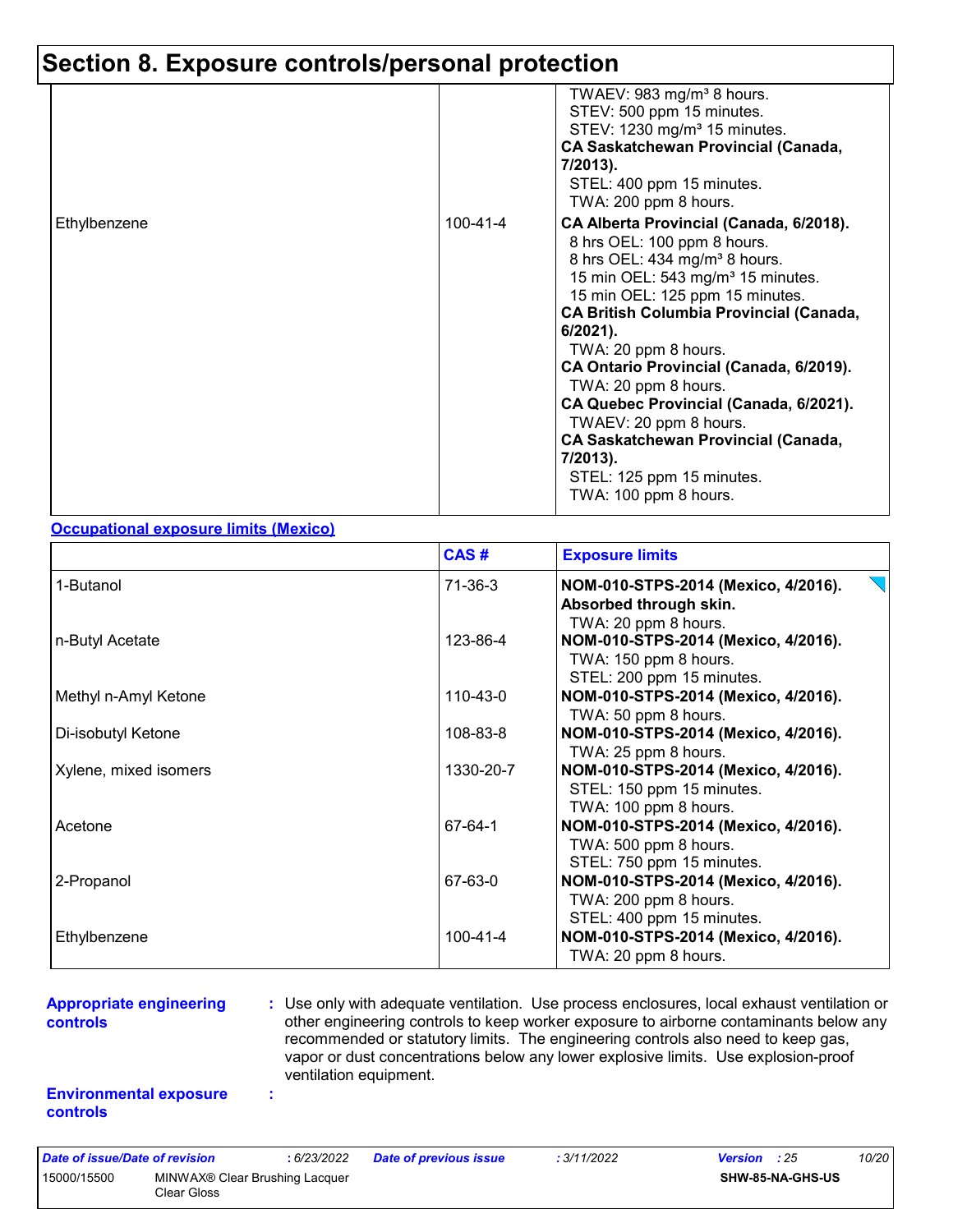Emissions from ventilation or work process equipment should be checked to ensure they comply with the requirements of environmental protection legislation. In some cases, fume scrubbers, filters or engineering modifications to the process equipment will be necessary to reduce emissions to acceptable levels.

| <b>Individual protection measures</b> |    |                                                                                                                                                                                                                                                                                                                                                                                                                                                                                                                                                                                                                        |
|---------------------------------------|----|------------------------------------------------------------------------------------------------------------------------------------------------------------------------------------------------------------------------------------------------------------------------------------------------------------------------------------------------------------------------------------------------------------------------------------------------------------------------------------------------------------------------------------------------------------------------------------------------------------------------|
| <b>Hygiene measures</b>               |    | Wash hands, forearms and face thoroughly after handling chemical products, before<br>eating, smoking and using the lavatory and at the end of the working period.<br>Appropriate techniques should be used to remove potentially contaminated clothing.<br>Contaminated work clothing should not be allowed out of the workplace. Wash<br>contaminated clothing before reusing. Ensure that eyewash stations and safety<br>showers are close to the workstation location.                                                                                                                                              |
| <b>Eye/face protection</b>            |    | : Safety eyewear complying with an approved standard should be used when a risk<br>assessment indicates this is necessary to avoid exposure to liquid splashes, mists,<br>gases or dusts. If contact is possible, the following protection should be worn, unless<br>the assessment indicates a higher degree of protection: chemical splash goggles and/<br>or face shield. If inhalation hazards exist, a full-face respirator may be required instead.                                                                                                                                                              |
| <b>Skin protection</b>                |    |                                                                                                                                                                                                                                                                                                                                                                                                                                                                                                                                                                                                                        |
| <b>Hand protection</b>                |    | : Chemical-resistant, impervious gloves complying with an approved standard should be<br>worn at all times when handling chemical products if a risk assessment indicates this is<br>necessary. Considering the parameters specified by the glove manufacturer, check<br>during use that the gloves are still retaining their protective properties. It should be<br>noted that the time to breakthrough for any glove material may be different for different<br>glove manufacturers. In the case of mixtures, consisting of several substances, the<br>protection time of the gloves cannot be accurately estimated. |
| <b>Body protection</b>                |    | : Personal protective equipment for the body should be selected based on the task being<br>performed and the risks involved and should be approved by a specialist before<br>handling this product. When there is a risk of ignition from static electricity, wear anti-<br>static protective clothing. For the greatest protection from static discharges, clothing<br>should include anti-static overalls, boots and gloves.                                                                                                                                                                                         |
| <b>Other skin protection</b>          |    | : Appropriate footwear and any additional skin protection measures should be selected<br>based on the task being performed and the risks involved and should be approved by a<br>specialist before handling this product.                                                                                                                                                                                                                                                                                                                                                                                              |
| <b>Respiratory protection</b>         | ÷. | Based on the hazard and potential for exposure, select a respirator that meets the<br>appropriate standard or certification. Respirators must be used according to a<br>respiratory protection program to ensure proper fitting, training, and other important<br>aspects of use.                                                                                                                                                                                                                                                                                                                                      |

### **Section 9. Physical and chemical properties**

The conditions of measurement of all properties are at standard temperature and pressure unless otherwise indicated.

| <b>Appearance</b>                                                 |                                                                             |
|-------------------------------------------------------------------|-----------------------------------------------------------------------------|
| <b>Physical state</b>                                             | $:$ Liquid.                                                                 |
| <b>Color</b>                                                      | : Not available.                                                            |
| Odor                                                              | : Not available.                                                            |
| <b>Odor threshold</b>                                             | $\cdot$ Not available.                                                      |
| pH                                                                | : Not applicable.                                                           |
| <b>Melting point/freezing point</b>                               | : Not available.                                                            |
| <b>Boiling point, initial boiling</b><br>point, and boiling range | $: 55^{\circ}$ C (131 $^{\circ}$ F)                                         |
| <b>Flash point</b>                                                | : Closed cup: $9^{\circ}$ C (48.2 $^{\circ}$ F) [Pensky-Martens Closed Cup] |
| <b>Evaporation rate</b>                                           | $\therefore$ 5.6 (butyl acetate = 1)                                        |
| <b>Flammability</b>                                               | $:$ Not available.                                                          |

| Date of issue/Date of revision |                                               | : 6/23/2022 | <b>Date of previous issue</b> | : 3/11/2022 | <b>Version</b> : 25 | 11/20 |
|--------------------------------|-----------------------------------------------|-------------|-------------------------------|-------------|---------------------|-------|
| 15000/15500                    | MINWAX® Clear Brushing Lacquer<br>Clear Gloss |             |                               |             | SHW-85-NA-GHS-US    |       |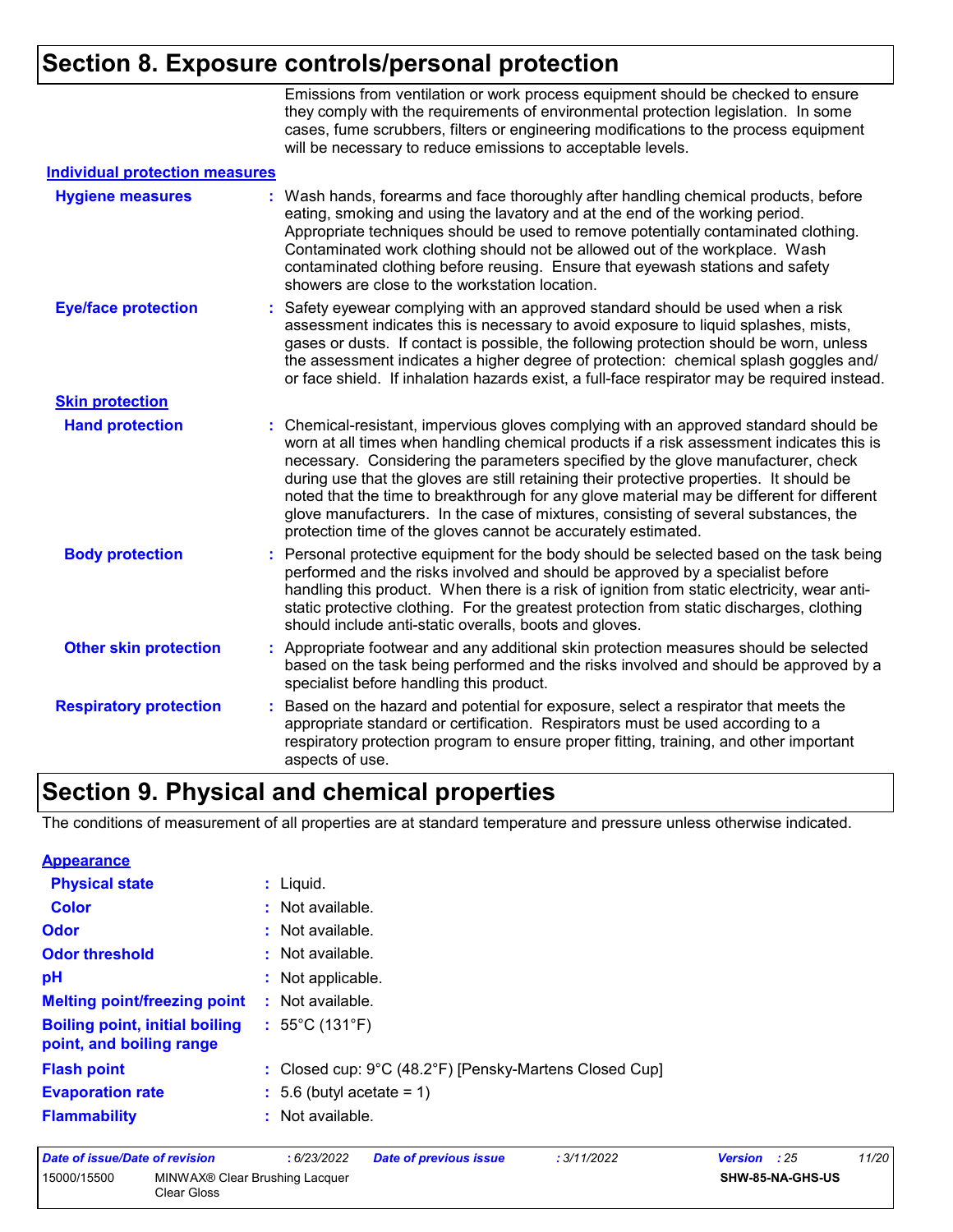### **Section 9. Physical and chemical properties**

| Lower and upper explosion<br>limit/flammability limit | : Lower: $0.8\%$<br>Upper: 12.8%                                 |
|-------------------------------------------------------|------------------------------------------------------------------|
| <b>Vapor pressure</b>                                 | : 24 kPa $(180 \text{ mm Hg})$                                   |
| <b>Relative vapor density</b>                         | : 2 [Air = 1]                                                    |
| <b>Relative density</b>                               | : 0.91                                                           |
| <b>Solubility</b>                                     | : Not available.                                                 |
| <b>Partition coefficient: n-</b><br>octanol/water     | : Not applicable.                                                |
| <b>Auto-ignition temperature</b>                      | : Not available.                                                 |
| <b>Decomposition temperature</b>                      | $:$ Not available.                                               |
| <b>Viscosity</b>                                      | : Kinematic (40°C (104°F)): >20.5 mm <sup>2</sup> /s (>20.5 cSt) |
| <b>Molecular weight</b>                               | Not applicable.                                                  |
| <b>Aerosol product</b>                                |                                                                  |
| <b>Heat of combustion</b>                             | $: 26.784$ kJ/g                                                  |

### **Section 10. Stability and reactivity**

| <b>Reactivity</b>                                   | : No specific test data related to reactivity available for this product or its ingredients.                                                                                                                                               |
|-----------------------------------------------------|--------------------------------------------------------------------------------------------------------------------------------------------------------------------------------------------------------------------------------------------|
| <b>Chemical stability</b>                           | : The product is stable.                                                                                                                                                                                                                   |
| <b>Possibility of hazardous</b><br><b>reactions</b> | : Under normal conditions of storage and use, hazardous reactions will not occur.                                                                                                                                                          |
| <b>Conditions to avoid</b>                          | : Avoid all possible sources of ignition (spark or flame). Do not pressurize, cut, weld,<br>braze, solder, drill, grind or expose containers to heat or sources of ignition. Do not<br>allow vapor to accumulate in low or confined areas. |
| <b>Incompatible materials</b>                       | : Reactive or incompatible with the following materials:<br>oxidizing materials                                                                                                                                                            |
| <b>Hazardous decomposition</b><br>products          | : Under normal conditions of storage and use, hazardous decomposition products should<br>not be produced.                                                                                                                                  |

### **Section 11. Toxicological information**

#### **Information on toxicological effects**

Clear Gloss

#### **Acute toxicity**

| <b>Product/ingredient name</b>                | <b>Result</b>                                | <b>Species</b> | <b>Dose</b>             | <b>Exposure</b>  |
|-----------------------------------------------|----------------------------------------------|----------------|-------------------------|------------------|
| 1-Butanol                                     | <b>LC50 Inhalation Vapor</b>                 | Rat            | 24000 mg/m <sup>3</sup> | 4 hours          |
|                                               | LD50 Dermal                                  | Rabbit         | 3400 mg/kg              |                  |
|                                               | LD50 Oral                                    | Rat            | 790 mg/kg               |                  |
| n-Butyl Acetate                               | LD50 Dermal                                  | Rabbit         | >17600 mg/kg            |                  |
|                                               | LD50 Oral                                    | Rat            | 10768 mg/kg             |                  |
| Cellulose Nitrate                             | LD50 Oral                                    | Rat            | $>5$ g/kg               |                  |
| Methyl n-Amyl Ketone                          | LD50 Oral                                    | Rat            | $1600$ mg/kg            |                  |
| Di-isobutyl Ketone                            | LD50 Dermal                                  | Rabbit         | 16120 mg/kg             |                  |
|                                               | LD50 Oral                                    | Rat            | 5750 mg/kg              |                  |
| Xylene, mixed isomers                         | LC50 Inhalation Gas.                         | Rat            | 6700 ppm                | 4 hours          |
|                                               | LD50 Oral                                    | Rat            | 4300 mg/kg              |                  |
| Acetone                                       | LD50 Oral                                    | Rat            | 5800 mg/kg              |                  |
| 2-Propanol                                    | LD50 Dermal                                  | Rabbit         | 12800 mg/kg             |                  |
| <b>Date of issue/Date of revision</b>         | : 6/23/2022<br><b>Date of previous issue</b> | : 3/11/2022    | <b>Version</b>          | 12/20<br>: 25    |
| MINWAX® Clear Brushing Lacquer<br>15000/15500 |                                              |                |                         | SHW-85-NA-GHS-US |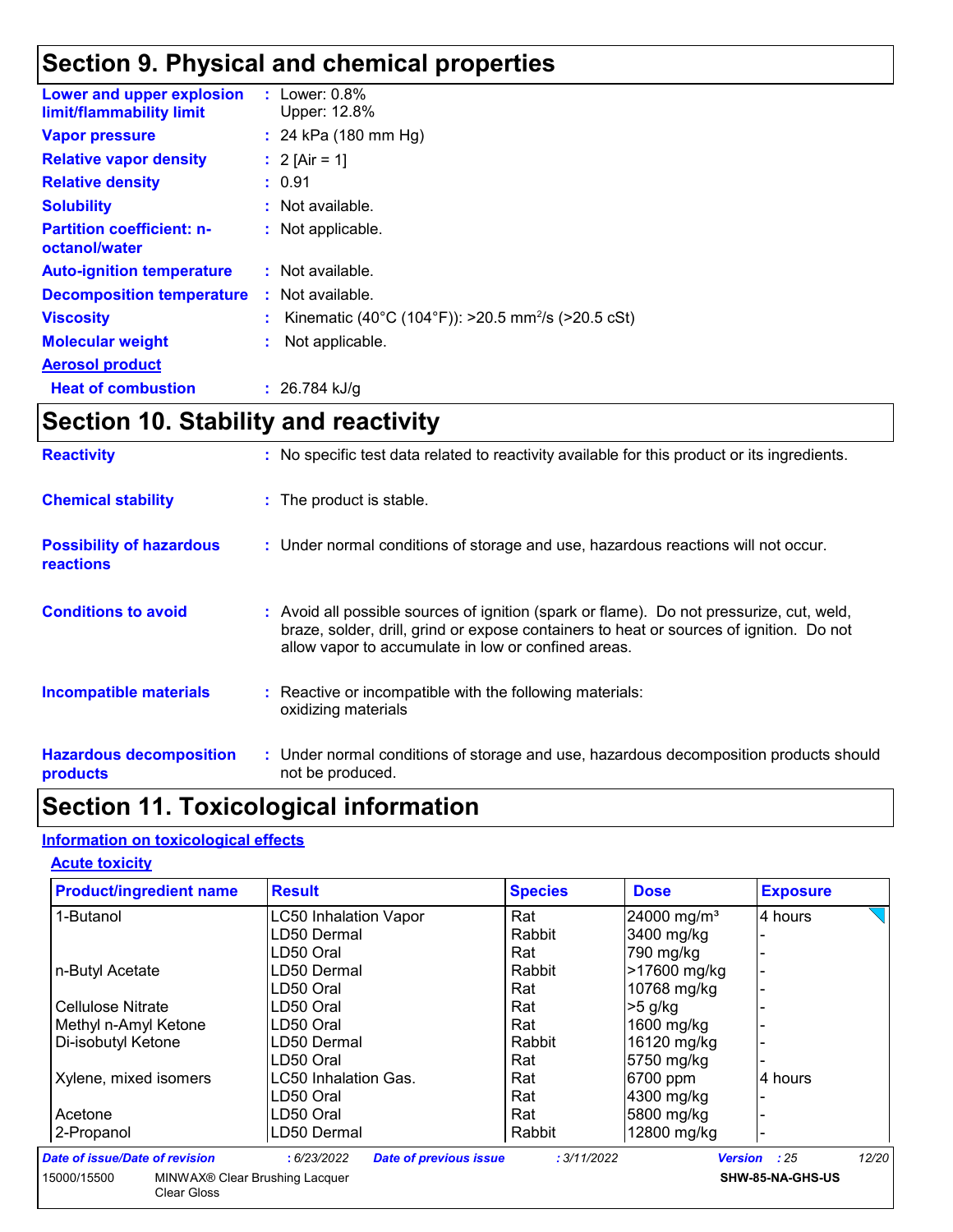|                      | LD50 Oral   | Rat    | 5000 mg/kg  |  |
|----------------------|-------------|--------|-------------|--|
| l Ethvlbenzene       | LD50 Dermal | Rabbit | -5000 mg/kg |  |
|                      | LD50 Oral   | Rat    | 3500 mg/kg  |  |
| <b>Epoxy Polymer</b> | LD50 Dermal | Rabbit | 20 g/kg     |  |

#### **Irritation/Corrosion** 1-Butanol **Eyes - Severe irritant** Rabbit |- 24 hours 2 mg - Eyes - Severe irritant Rabbit - 0.005 Ml - Skin - Moderate irritant mg<br>100 ma n-Butyl Acetate Eyes - Moderate irritant Rabbit - 100 mg - Skin - Moderate irritant mg - Methyl n-Amyl Ketone  $\vert$ Skin - Mild irritant  $\vert$ Rabbit  $\vert$  - 24 hours 14 mg - Di-isobutyl Ketone Eyes - Mild irritant Human - 15 minutes 25 ppm - Eyes - Mild irritant  $\vert$  Rabbit  $\vert$  -  $\vert$  -  $\vert$  500 mg Skin - Mild irritant  $\vert$ Rabbit  $\vert$  -  $\vert$  24 hours 10 mg - Skin - Mild irritant  $|R$ Rabbit  $|$  -  $|$  500 mg  $X$ ylene, mixed isomers  $\qquad$  Eyes - Mild irritant  $\qquad$  Rabbit  $\qquad$  - 87 mg Eyes - Severe irritant Rabbit - 24 hours 5 mg - Skin - Mild irritant - Rat - Rat - 8 hours 60 uL Skin - Moderate irritant | Rabbit | - | 24 hours 500 mg<br>100 % - Skin - Moderate irritant - 1 Rabbit Acetone Eyes - Mild irritant Human - 186300 ppm - Eyes - Mild irritant Rabbit - 10 uL - Eyes - Moderate irritant  $\begin{array}{|c|c|c|c|c|c|}\n\hline\n\end{array}$  Rabbit  $\begin{array}{|c|c|c|c|c|c|c|c|}\n\hline\n\end{array}$  24 hours 20 mg<br>20 mg - Eyes - Severe irritant | Rabbit Skin - Mild irritant  $\vert$  Rabbit  $\vert$  -  $\vert$  24 hours 500 mg - Skin - Mild irritant - Rabbit - 1. 1395 mg 2-Propanol Eyes - Moderate irritant Rabbit - 24 hours 100 mg - Eyes - Moderate irritant | Rabbit | - 10 mg Eyes - Severe irritant | Rabbit | - 100 mg Skin - Mild irritant  $\vert$ Rabbit  $\vert$  -  $\vert$  500 mg Ethylbenzene Eyes - Severe irritant Rabbit - 500 mg - Skin - Mild irritant  $\vert$  Rabbit  $\vert$  -  $\vert$  24 hours 15 mg - Epoxy Polymer **Exercity** Experiment Exercise irritant Rabbit  $\vert$  - 24 hours 2 mg - Skin - Mild irritant  $\vert$  Rabbit  $\vert$  -  $\vert$  - 500 mg **Product/ingredient name** Result **Result All Species** Score **Exposure** Observation **Species**

#### **Sensitization**

Not available.

#### **Mutagenicity**

Not available.

#### **Carcinogenicity**

Not available.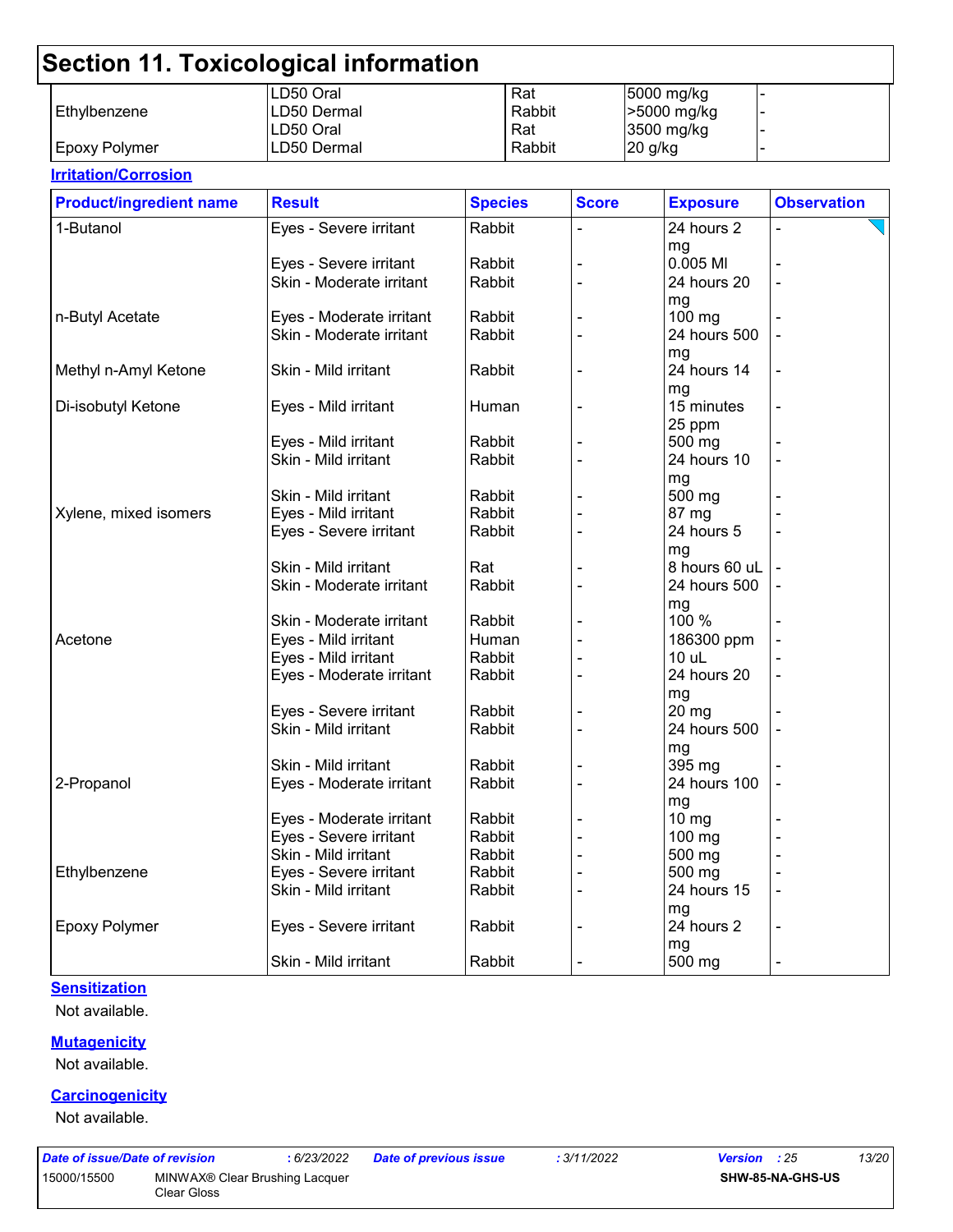| <b>Classification</b> |
|-----------------------|
|-----------------------|

| <b>Product/ingredient name</b> | <b>OSHA</b> | <b>IARC</b> | <b>NTP</b> |
|--------------------------------|-------------|-------------|------------|
| Xylene, mixed isomers          |             |             |            |
| 2-Propanol                     |             |             |            |
| Ethylbenzene                   |             | 2B          |            |
| Epoxy Polymer                  |             |             |            |

#### **Reproductive toxicity**

Not available.

#### **Teratogenicity**

Not available.

#### **Specific target organ toxicity (single exposure)**

| <b>Name</b>                    | <b>Category</b> | <b>Route of</b><br>exposure | <b>Target organs</b>            |
|--------------------------------|-----------------|-----------------------------|---------------------------------|
| 1-Butanol                      | Category 3      |                             | Respiratory tract<br>irritation |
|                                | Category 3      |                             | Narcotic effects                |
| n-Butyl Acetate                | Category 3      |                             | Narcotic effects                |
| Methyl n-Amyl Ketone           | Category 3      |                             | Respiratory tract<br>irritation |
|                                | Category 3      |                             | Narcotic effects                |
| Di-isobutyl Ketone             | Category 3      |                             | Respiratory tract<br>irritation |
| Xylene, mixed isomers          | Category 3      |                             | Respiratory tract<br>irritation |
| Acetone                        | Category 3      |                             | Respiratory tract<br>irritation |
|                                | Category 3      |                             | Narcotic effects                |
| 2-Propanol                     | Category 3      |                             | Narcotic effects                |
| Ethylbenzene                   | Category 3      |                             | Respiratory tract<br>irritation |
|                                | Category 3      |                             | Narcotic effects                |
| 4,6-Dimethyl-2-heptanone       | Category 3      |                             | Respiratory tract<br>irritation |
| <b>Heavy Aliphatic Solvent</b> | Category 3      |                             | Respiratory tract<br>irritation |
|                                | Category 3      |                             | Narcotic effects                |

#### **Specific target organ toxicity (repeated exposure)**

| <b>Name</b>             | <b>Category</b> | <b>Route of</b><br>exposure | <b>Target organs</b> |
|-------------------------|-----------------|-----------------------------|----------------------|
| 1-Butanol               | Category 2      |                             |                      |
| Methyl n-Amyl Ketone    | Category 2      |                             |                      |
| Xylene, mixed isomers   | Category 2      |                             |                      |
| Acetone                 | Category 2      |                             |                      |
| Ethylbenzene            | Category 2      |                             |                      |
| Heavy Aliphatic Solvent | Category 1      |                             | central nervous      |
|                         |                 |                             | system (CNS)         |

#### **Aspiration hazard**

| <b>Name</b>             | <b>Result</b>                         |
|-------------------------|---------------------------------------|
| Xylene, mixed isomers   | <b>ASPIRATION HAZARD - Category 1</b> |
| Ethylbenzene            | <b>ASPIRATION HAZARD - Category 1</b> |
| Heavy Aliphatic Solvent | <b>ASPIRATION HAZARD - Category 1</b> |

| Date of issue/Date of re |  |
|--------------------------|--|
|--------------------------|--|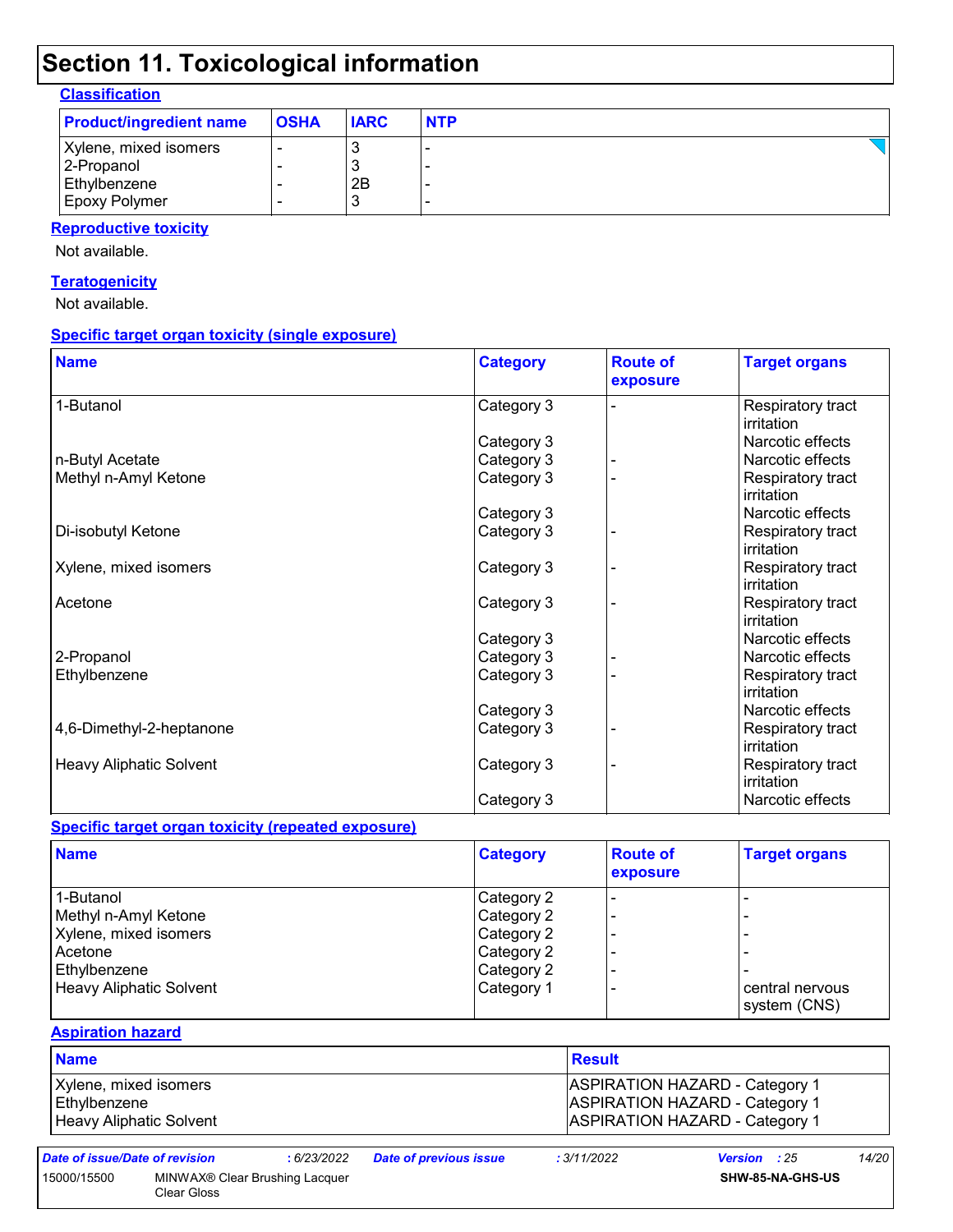| Information on the likely<br>routes of exposure | : Not available.                                                                                                                                                                          |
|-------------------------------------------------|-------------------------------------------------------------------------------------------------------------------------------------------------------------------------------------------|
| <b>Potential acute health effects</b>           |                                                                                                                                                                                           |
| <b>Eye contact</b>                              | : Causes serious eye damage.                                                                                                                                                              |
| <b>Inhalation</b>                               | : Can cause central nervous system (CNS) depression. May cause drowsiness or<br>dizziness. May cause respiratory irritation.                                                              |
| <b>Skin contact</b>                             | : Causes skin irritation. May cause an allergic skin reaction.                                                                                                                            |
| <b>Ingestion</b>                                | : Can cause central nervous system (CNS) depression.                                                                                                                                      |
|                                                 | Symptoms related to the physical, chemical and toxicological characteristics                                                                                                              |
| <b>Eye contact</b>                              | : Adverse symptoms may include the following:<br>pain<br>watering<br>redness                                                                                                              |
| <b>Inhalation</b>                               | : Adverse symptoms may include the following:<br>respiratory tract irritation<br>coughing<br>nausea or vomiting<br>headache<br>drowsiness/fatigue<br>dizziness/vertigo<br>unconsciousness |
| <b>Skin contact</b>                             | : Adverse symptoms may include the following:<br>pain or irritation<br>redness<br>blistering may occur                                                                                    |
| <b>Ingestion</b>                                | : Adverse symptoms may include the following:<br>stomach pains                                                                                                                            |
|                                                 | Delayed and immediate effects and also chronic effects from short and long term exposure                                                                                                  |
| <b>Short term exposure</b>                      |                                                                                                                                                                                           |
| <b>Potential immediate</b><br>effects           | : Not available.                                                                                                                                                                          |
| <b>Potential delayed effects</b>                | : Not available.                                                                                                                                                                          |
| Long term exposure                              |                                                                                                                                                                                           |
| <b>Potential immediate</b><br>effects           | : Not available.                                                                                                                                                                          |
| <b>Potential delayed effects</b>                | : Not available.                                                                                                                                                                          |
| <b>Potential chronic health effects</b>         |                                                                                                                                                                                           |
| Not available.                                  |                                                                                                                                                                                           |
| <b>General</b>                                  | : May cause damage to organs through prolonged or repeated exposure. Once<br>sensitized, a severe allergic reaction may occur when subsequently exposed to very low<br>levels.            |
| <b>Carcinogenicity</b>                          | Suspected of causing cancer. Risk of cancer depends on duration and level of<br>exposure.                                                                                                 |
| <b>Mutagenicity</b>                             | : No known significant effects or critical hazards.                                                                                                                                       |
| <b>Teratogenicity</b>                           | : No known significant effects or critical hazards.                                                                                                                                       |
| <b>Developmental effects</b>                    | : No known significant effects or critical hazards.                                                                                                                                       |
| <b>Fertility effects</b>                        | : No known significant effects or critical hazards.                                                                                                                                       |
|                                                 | $6020000$ Deta of numigual issue<br>.2111/0000<br>1000                                                                                                                                    |

*Date of issue/Date of revision* **:** *6/23/2022 Date of previous issue : 3/11/2022 Version : 25 15/20* 15000/15500 MINWAX® Clear Brushing Lacquer Clear Gloss **SHW-85-NA-GHS-US**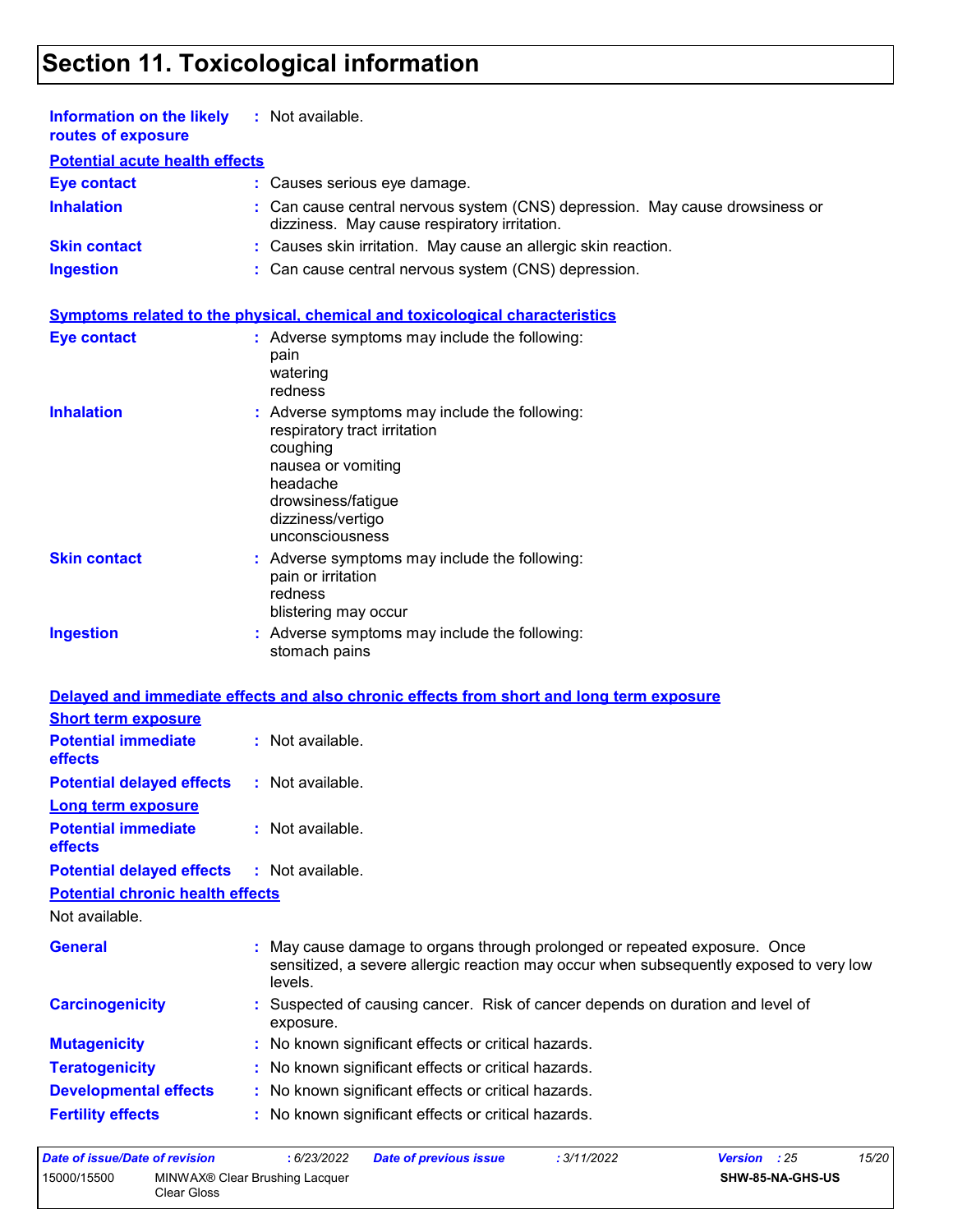#### **Numerical measures of toxicity**

**Acute toxicity estimates**

| <b>Route</b>        | <b>ATE value</b> |
|---------------------|------------------|
| Oral                | 2878.78 mg/kg    |
| Dermal              | 7895.32 mg/kg    |
| Inhalation (gases)  | 77732.37 ppm     |
| Inhalation (vapors) | 82.93 mg/l       |

### **Section 12. Ecological information**

|  |  | Toxicitv |
|--|--|----------|
|  |  |          |

| <b>Product/ingredient name</b> | <b>Result</b>                        | <b>Species</b>                             | <b>Exposure</b> |
|--------------------------------|--------------------------------------|--------------------------------------------|-----------------|
| 1-Butanol                      | Acute EC50 1983 mg/l Fresh water     | Daphnia - Daphnia magna                    | 48 hours        |
|                                | Acute LC50 1730000 µg/l Fresh water  | Fish - Pimephales promelas                 | 96 hours        |
| n-Butyl Acetate                | Acute LC50 32 mg/l Marine water      | Crustaceans - Artemia salina               | 48 hours        |
|                                | Acute LC50 18000 µg/l Fresh water    | Fish - Pimephales promelas                 | 96 hours        |
| Methyl n-Amyl Ketone           | Acute LC50 131000 µg/l Fresh water   | Fish - Pimephales promelas                 | 96 hours        |
| Xylene, mixed isomers          | Acute LC50 8500 µg/l Marine water    | <b>Crustaceans - Palaemonetes</b><br>pugio | 48 hours        |
|                                | Acute LC50 13400 µg/l Fresh water    | Fish - Pimephales promelas                 | 96 hours        |
| Acetone                        | Acute EC50 7200000 µg/l Fresh water  | Algae - Selenastrum sp.                    | 96 hours        |
|                                | Acute LC50 4.42589 ml/L Marine water | Crustaceans - Acartia tonsa -<br>Copepodid | 48 hours        |
|                                | Acute LC50 7460000 µg/l Fresh water  | Daphnia - Daphnia cucullata                | 48 hours        |
|                                | Acute LC50 5600 ppm Fresh water      | Fish - Poecilia reticulata                 | 96 hours        |
|                                | Chronic NOEC 4.95 mg/l Marine water  | Algae - Ulva pertusa                       | 96 hours        |
|                                | Chronic NOEC 0.016 ml/L Fresh water  | Crustaceans - Daphniidae                   | 21 days         |
|                                | Chronic NOEC 0.1 ml/L Fresh water    | Daphnia - Daphnia magna -<br>Neonate       | 21 days         |
|                                | Chronic NOEC 5 µg/l Marine water     | Fish - Gasterosteus aculeatus -<br>Larvae  | 42 days         |
| 2-Propanol                     | Acute EC50 7550 mg/l Fresh water     | Daphnia - Daphnia magna -<br>Neonate       | 48 hours        |
|                                | Acute LC50 1400000 µg/l Marine water | Crustaceans - Crangon crangon              | 48 hours        |
|                                | Acute LC50 4200 mg/l Fresh water     | Fish - Rasbora heteromorpha                | 96 hours        |
| Ethylbenzene                   | Acute EC50 4900 µg/l Marine water    | Algae - Skeletonema costatum               | 72 hours        |
|                                | Acute EC50 7700 µg/l Marine water    | Algae - Skeletonema costatum               | 96 hours        |
|                                | Acute EC50 6.53 mg/l Marine water    | Crustaceans - Artemia sp. -<br>Nauplii     | 48 hours        |
|                                | Acute EC50 2.93 mg/l Fresh water     | Daphnia - Daphnia magna -<br>Neonate       | 48 hours        |
|                                | Acute LC50 4200 µg/l Fresh water     | Fish - Oncorhynchus mykiss                 | 96 hours        |

**Persistence and degradability**

| Date of issue/Date of revision |                    |
|--------------------------------|--------------------|
| 15000/15500                    | <b>MINWAX®</b> Cle |
|                                | Clear Gloss        |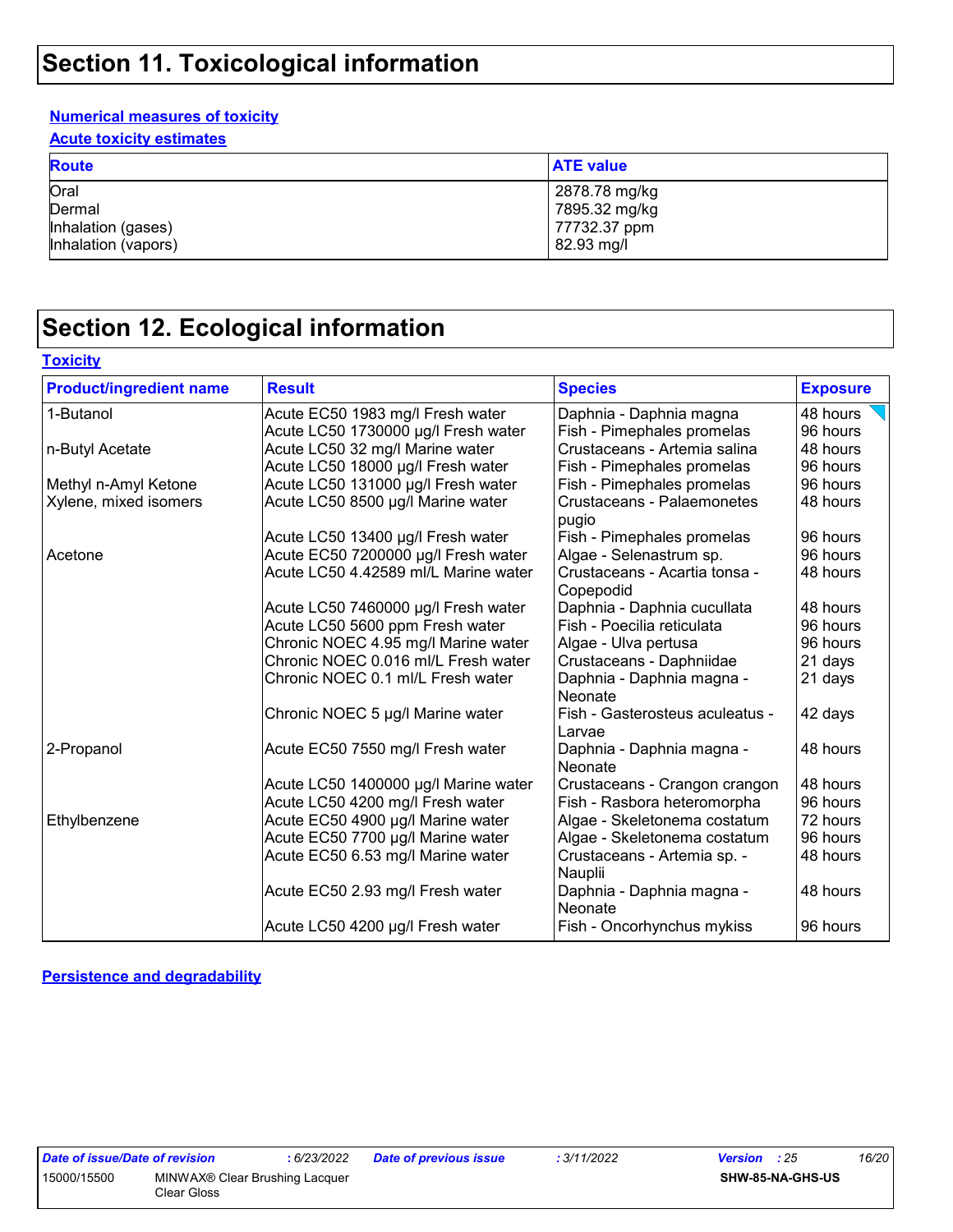| <b>Product/ingredient name</b> | <b>Aquatic half-life</b> | <b>Photolysis</b> | <b>Biodegradability</b> |
|--------------------------------|--------------------------|-------------------|-------------------------|
| 1-Butanol                      |                          |                   | Readily                 |
| n-Butyl Acetate                |                          |                   | Readily                 |
| Methyl n-Amyl Ketone           |                          |                   | Readily                 |
| Xylene, mixed isomers          |                          |                   | Readily                 |
| Acetone                        |                          |                   | Readily                 |
| 2-Propanol                     |                          |                   | Readily                 |
| Ethylbenzene                   |                          |                   | Readily                 |

#### **Bioaccumulative potential**

| <b>Product/ingredient name</b> | $\mathsf{LogP}_\mathsf{ow}$ | <b>BCF</b>   | <b>Potential</b> |
|--------------------------------|-----------------------------|--------------|------------------|
| Xylene, mixed isomers          |                             | 18.1 to 25.9 | low              |
| Heavy Aliphatic Solvent        |                             | 10 to 2500   | high             |

#### **Mobility in soil**

**Soil/water partition coefficient (K**<sub>oc</sub>)

**:** Not available.

**Other adverse effects** : No known significant effects or critical hazards.

### **Section 13. Disposal considerations**

**Disposal methods :**

The generation of waste should be avoided or minimized wherever possible. Disposal of this product, solutions and any by-products should at all times comply with the requirements of environmental protection and waste disposal legislation and any regional local authority requirements. Dispose of surplus and non-recyclable products via a licensed waste disposal contractor. Waste should not be disposed of untreated to the sewer unless fully compliant with the requirements of all authorities with jurisdiction. Waste packaging should be recycled. Incineration or landfill should only be considered when recycling is not feasible. This material and its container must be disposed of in a safe way. Care should be taken when handling emptied containers that have not been cleaned or rinsed out. Empty containers or liners may retain some product residues. Vapor from product residues may create a highly flammable or explosive atmosphere inside the container. Do not cut, weld or grind used containers unless they have been cleaned thoroughly internally. Avoid dispersal of spilled material and runoff and contact with soil, waterways, drains and sewers.

### **Section 14. Transport information**

|                                                      | <b>DOT</b><br><b>Classification</b>                                             | <b>TDG</b><br><b>Classification</b> | <b>Mexico</b><br><b>Classification</b> | <b>IATA</b>   | <b>IMDG</b>                               |
|------------------------------------------------------|---------------------------------------------------------------------------------|-------------------------------------|----------------------------------------|---------------|-------------------------------------------|
| <b>UN number</b>                                     | <b>UN1263</b>                                                                   | <b>UN1263</b>                       | <b>UN1263</b>                          | <b>UN1263</b> | UN1263                                    |
| <b>UN proper</b><br>shipping name                    | <b>PAINT</b>                                                                    | <b>PAINT</b>                        | l PAINT                                | <b>PAINT</b>  | <b>PAINT</b>                              |
| <b>Transport</b><br>hazard class(es)                 | 3<br><b>WINABLE LIQU</b>                                                        | 3                                   | 3                                      | 3             | 3                                         |
| <b>Packing group</b>                                 | $\mathbf{I}$                                                                    | Ш                                   | $\mathbf{H}$                           | $\mathbf{I}$  | II                                        |
| <b>Date of issue/Date of revision</b><br>15000/15500 | : 6/23/2022<br>MINWAX <sup>®</sup> Clear Brushing Lacquer<br><b>Clear Gloss</b> | <b>Date of previous issue</b>       | : 3/11/2022                            |               | 17/20<br>Version : 25<br>SHW-85-NA-GHS-US |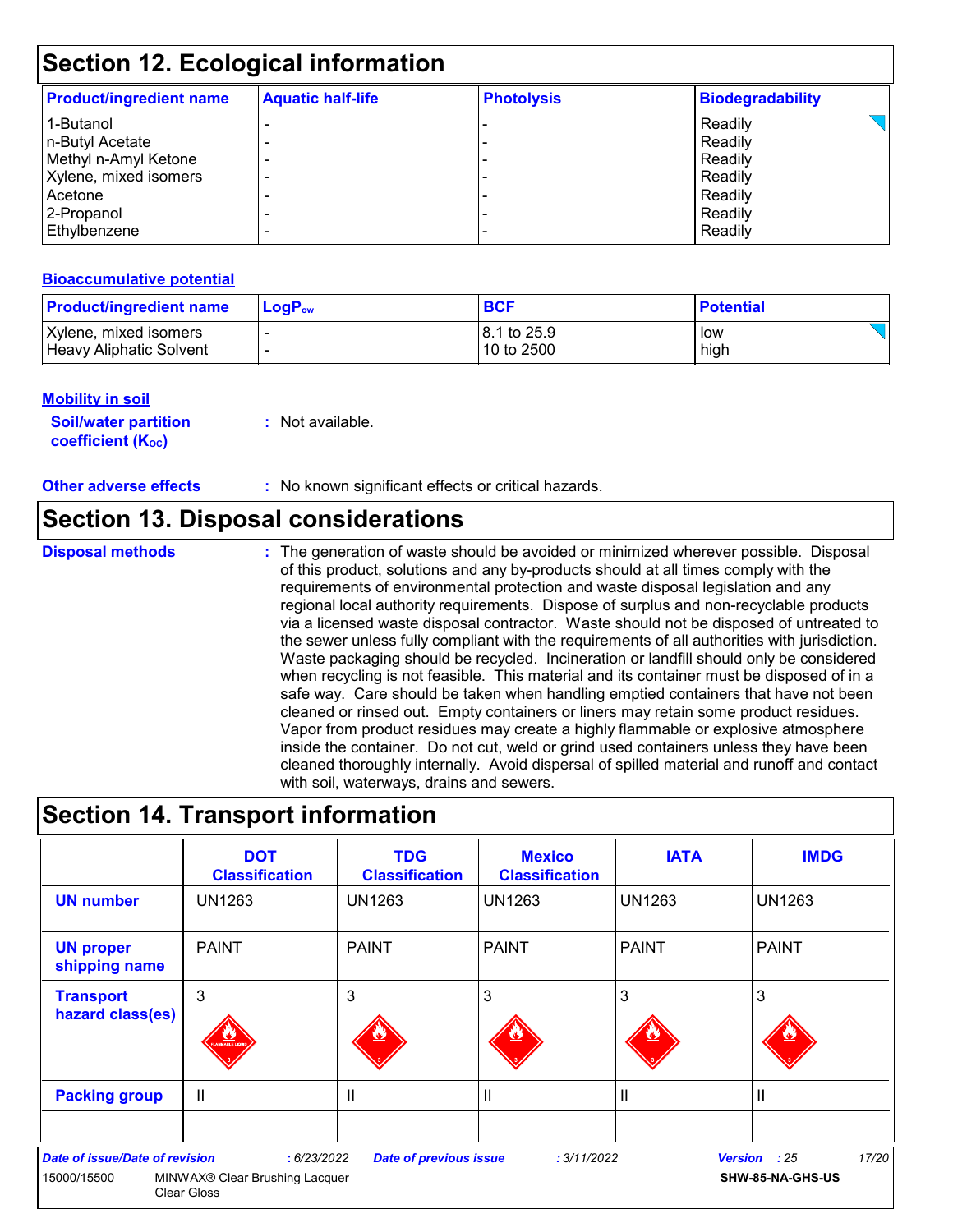| <b>Environmental</b><br>hazards                                             | No.                   | No.                                                                                                                                                                                                                                                                                                                                                                                                                                                                                                                                                                                                                                                                                                   | No.                   | No. | No.                                        |
|-----------------------------------------------------------------------------|-----------------------|-------------------------------------------------------------------------------------------------------------------------------------------------------------------------------------------------------------------------------------------------------------------------------------------------------------------------------------------------------------------------------------------------------------------------------------------------------------------------------------------------------------------------------------------------------------------------------------------------------------------------------------------------------------------------------------------------------|-----------------------|-----|--------------------------------------------|
| <b>Additional</b><br>information                                            | <b>ERG No.</b><br>128 | Product classified<br>as per the<br>following sections<br>of the<br>Transportation of<br>Dangerous Goods<br>Regulations:<br>2.18-2.19 (Class<br>$3)$ .<br><b>ERG No.</b><br>128                                                                                                                                                                                                                                                                                                                                                                                                                                                                                                                       | <b>ERG No.</b><br>128 |     | <b>Emergency</b><br>schedules F-E, S-<br>E |
| <b>Special precautions for user :</b><br><b>Transport in bulk according</b> |                       | Multi-modal shipping descriptions are provided for informational purposes and do not<br>consider container sizes. The presence of a shipping description for a particular<br>mode of transport (sea, air, etc.), does not indicate that the product is packaged<br>suitably for that mode of transport. All packaging must be reviewed for suitability<br>prior to shipment, and compliance with the applicable regulations is the sole<br>responsibility of the person offering the product for transport. People loading and<br>unloading dangerous goods must be trained on all of the risks deriving from the<br>substances and on all actions in case of emergency situations.<br>Not available. |                       |     |                                            |

**to IMO instruments**

**Proper shipping name :**

: Not available.

### **Section 15. Regulatory information**

#### **SARA 313**

SARA 313 (40 CFR 372.45) supplier notification can be found on the Environmental Data Sheet.

#### **California Prop. 65**

WARNING: This product contains chemicals known to the State of California to cause cancer and birth defects or other reproductive harm.

#### **International regulations**

| International lists | : Australia inventory (AIIC): Not determined.                |
|---------------------|--------------------------------------------------------------|
|                     | China inventory (IECSC): Not determined.                     |
|                     | Japan inventory (CSCL): Not determined.                      |
|                     | Japan inventory (ISHL): Not determined.                      |
|                     | Korea inventory (KECI): Not determined.                      |
|                     | New Zealand Inventory of Chemicals (NZIoC): Not determined.  |
|                     | Philippines inventory (PICCS): Not determined.               |
|                     | Taiwan Chemical Substances Inventory (TCSI): Not determined. |
|                     | Thailand inventory: Not determined.                          |
|                     | Turkey inventory: Not determined.                            |
|                     | Vietnam inventory: Not determined.                           |
|                     |                                                              |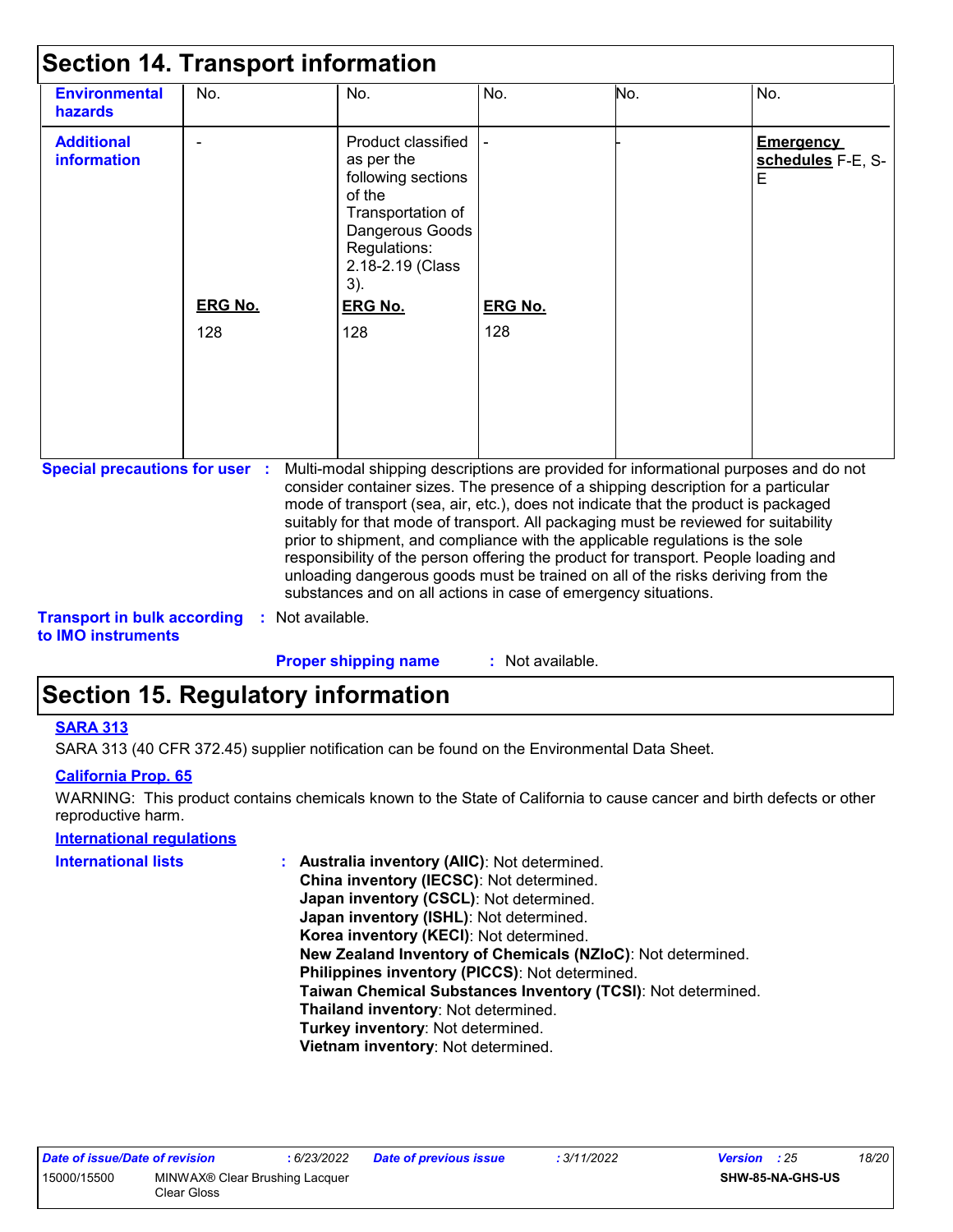### **Section 16. Other information**

**Hazardous Material Information System (U.S.A.)**



**The customer is responsible for determining the PPE code for this material. For more information on HMIS® Personal Protective Equipment (PPE) codes, consult the HMIS® Implementation Manual.**

**Caution: HMIS® ratings are based on a 0-4 rating scale, with 0 representing minimal hazards or risks, and 4 representing significant hazards or risks. Although HMIS® ratings and the associated label are not required on SDSs or products leaving a facility under 29 CFR 1910.1200, the preparer may choose to provide them. HMIS® ratings are to be used with a fully implemented HMIS® program. HMIS® is a registered trademark and service mark of the American Coatings Association, Inc.**

**Procedure used to derive the classification**

|                                                                                                                                                                                                                                                                                                                                                                                                                                                                    | <b>Justification</b> |                                                                                                                                                                                                                                                                                                                                                                                                                                                                                                                                                                                           |                                                                                                                                                                                 |
|--------------------------------------------------------------------------------------------------------------------------------------------------------------------------------------------------------------------------------------------------------------------------------------------------------------------------------------------------------------------------------------------------------------------------------------------------------------------|----------------------|-------------------------------------------------------------------------------------------------------------------------------------------------------------------------------------------------------------------------------------------------------------------------------------------------------------------------------------------------------------------------------------------------------------------------------------------------------------------------------------------------------------------------------------------------------------------------------------------|---------------------------------------------------------------------------------------------------------------------------------------------------------------------------------|
| FLAMMABLE LIQUIDS - Category 2<br>SKIN CORROSION/IRRITATION - Category 2<br>SERIOUS EYE DAMAGE/ EYE IRRITATION - Category 1<br>SKIN SENSITIZATION - Category 1<br><b>CARCINOGENICITY - Category 2</b><br>SPECIFIC TARGET ORGAN TOXICITY (SINGLE EXPOSURE) (Respiratory tract<br>irritation) - Category 3<br>SPECIFIC TARGET ORGAN TOXICITY (SINGLE EXPOSURE) (Narcotic effects) -<br>Category 3<br>SPECIFIC TARGET ORGAN TOXICITY (REPEATED EXPOSURE) - Category 2 |                      |                                                                                                                                                                                                                                                                                                                                                                                                                                                                                                                                                                                           | On basis of test data<br>Calculation method<br>Calculation method<br>Calculation method<br>Calculation method<br>Calculation method<br>Calculation method<br>Calculation method |
| <b>History</b>                                                                                                                                                                                                                                                                                                                                                                                                                                                     |                      |                                                                                                                                                                                                                                                                                                                                                                                                                                                                                                                                                                                           |                                                                                                                                                                                 |
| <b>Date of printing</b><br>Date of issue/Date of<br>revision<br>Date of previous issue<br><b>Version</b><br><b>Key to abbreviations</b>                                                                                                                                                                                                                                                                                                                            |                      | : 6/23/2022<br>: 6/23/2022<br>: 3/11/2022<br>: 25<br>: ATE = Acute Toxicity Estimate<br><b>BCF</b> = Bioconcentration Factor<br>GHS = Globally Harmonized System of Classification and Labelling of Chemicals<br>IATA = International Air Transport Association<br>IBC = Intermediate Bulk Container<br><b>IMDG = International Maritime Dangerous Goods</b><br>LogPow = logarithm of the octanol/water partition coefficient<br>MARPOL = International Convention for the Prevention of Pollution From Ships, 1973<br>as modified by the Protocol of 1978. ("Marpol" = marine pollution) |                                                                                                                                                                                 |

SGG = Segregation Group UN = United Nations

**Indicates information that has changed from previously issued version.**

 $N/A = Not available$ 

#### **Notice to reader**

**It is recommended that each customer or recipient of this Safety Data Sheet (SDS) study it carefully and consult resources, as necessary or appropriate, to become aware of and understand the data contained in this SDS and any hazards associated with the product. This information is provided in good faith and believed to be accurate as of the effective date herein. However, no warranty, express or implied, is given. The information presented here applies only to the product as shipped. The addition of any material can change the composition, hazards and risks of the product. Products shall not be repackaged, modified, or tinted except as specifically instructed by the manufacturer, including but not limited to the incorporation of products not specified by the manufacturer,**

| Date of issue/Date of revision |                                               | : 6/23/2022 | <b>Date of previous issue</b> | : 3/11/2022             | <b>Version</b> : 25 | 19/20 |
|--------------------------------|-----------------------------------------------|-------------|-------------------------------|-------------------------|---------------------|-------|
| 15000/15500                    | MINWAX® Clear Brushing Lacquer<br>Clear Gloss |             |                               | <b>SHW-85-NA-GHS-US</b> |                     |       |